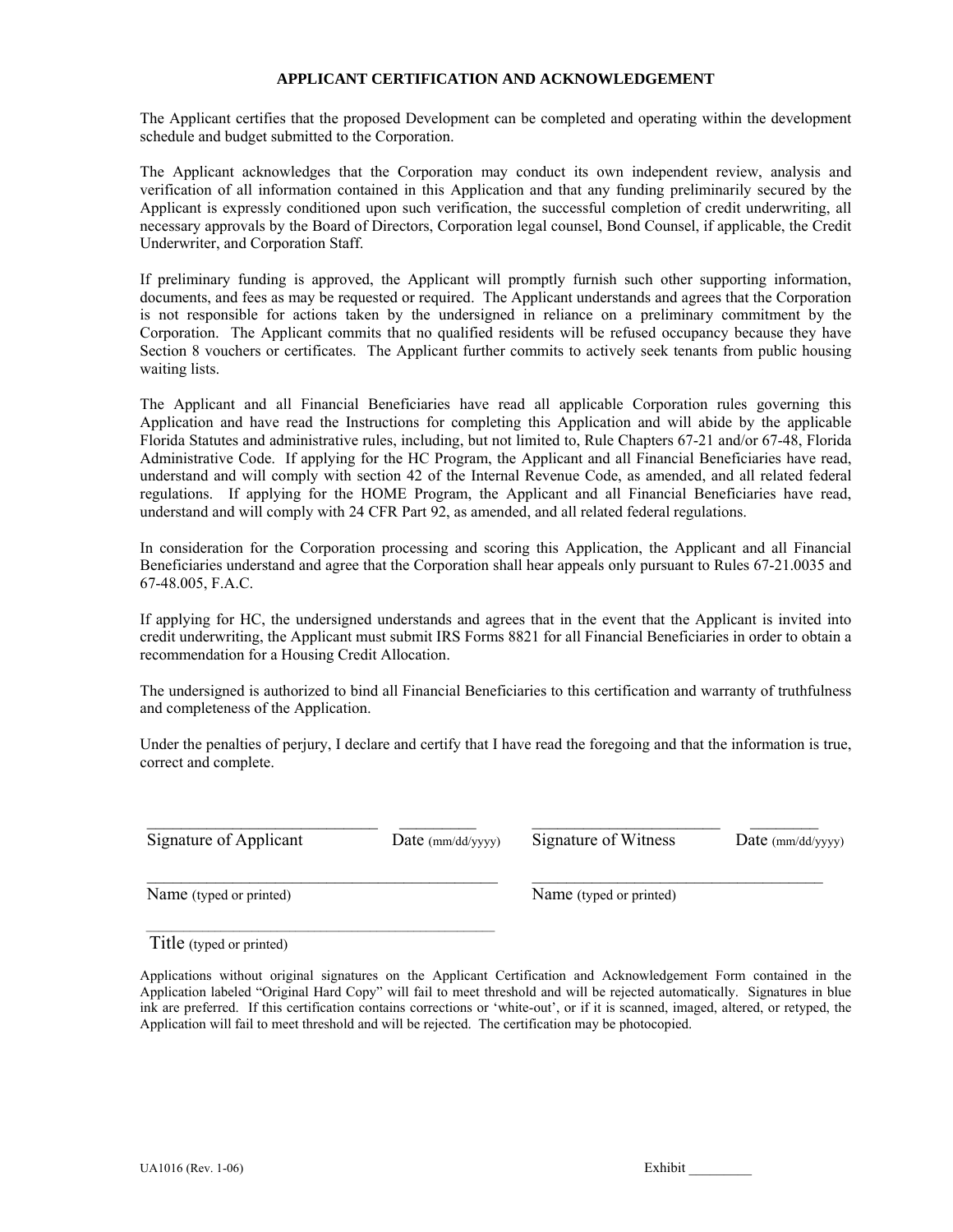## **DEVELOPER OR PRINCIPAL OF DEVELOPER CERTIFICATION**

| Name of Development:                                                                                                                          |
|-----------------------------------------------------------------------------------------------------------------------------------------------|
| Name of Developer:                                                                                                                            |
|                                                                                                                                               |
| Address of Developer: <u>contract the contract of the contract of the contract of the contract of the contract of</u>                         |
|                                                                                                                                               |
|                                                                                                                                               |
| Fax No. of Developer:<br><u> 1989 - Johann John Stone, mension berkenaar mengangkan pada tahun 1980 mengandakan berkenaar berkenaar dalam</u> |
|                                                                                                                                               |
| Relationship to Applicant:                                                                                                                    |

As the Developer or principal of the Developer of the referenced Development, I certify that I have the requisite skills, experience and credit worthiness to successfully produce the units proposed by this Application. I further certify that the design, plans, and specifications for the proposed Development will comply with all federal, state and local requirements and the requirements of the Federal Fair Housing Act as implemented by 24 CFR 100, Section 504 of the Rehabilitation Act of 1973, and Titles II and III of the Americans with Disabilities Act of 1990 as implemented by 28 CFR 35, incorporating the most recent amendments and other legislation, regulations, rules, and other related requirements which apply or could apply to the proposed Development. I have developed and completed; i.e., the certificate of occupancy has been issued for at least one building, at least two affordable rental housing developments, at least one of which consists of a total number of units no less than 50 percent of the total number of units in the Development proposed by this Application, as evidenced by the prior experience chart provided in this Application. I understand I am the Developer or principal of the Developer of record for this Development and that, if funded by the Corporation, I will remain in this capacity until the Development has been completed. I certify that neither the Developer, Applicant, any Principal or Financial Beneficiary has any existing Developments participating in Corporation programs that remain in non-compliance with the IRC, applicable rule chapter, or applicable loan documents and for which any applicable cure period granted for correcting such non-compliance has ended. I further certify that the information provided within this Application is true and correct.

| Signature of Developer or principal | Date (mm/dd/yyyy) Print or Type Name of Signatory |
|-------------------------------------|---------------------------------------------------|
| of Developer                        |                                                   |

| Witness to Developer's or          | Date (mm/dd/yyyy) Print or Type Name of Signatory |
|------------------------------------|---------------------------------------------------|
| principal of Developer's Signature |                                                   |

## **APPLICANT'S CERTIFICATION**

\_\_\_\_\_\_\_\_\_\_\_\_\_\_\_\_\_\_\_\_\_\_\_\_\_\_\_\_\_\_\_\_\_\_\_\_\_\_\_\_\_\_\_\_\_\_ \_\_\_\_\_\_\_\_\_\_\_\_ \_\_\_\_\_\_\_\_\_\_\_\_\_\_\_\_\_\_\_\_\_\_\_\_\_\_\_\_\_\_\_\_\_\_\_\_\_\_\_\_\_\_\_\_\_\_\_\_\_

I certify that the Developer identified above will serve as the Developer of the proposed Development.  $\_$  , and the state of the state of the state of the state of the state of the state of the state of the state of the state of the state of the state of the state of the state of the state of the state of the state of the

| Applicant's Signature            | Date $\text{(mm/dd/yyyy)}$ | Print or Type Name of Signatory |
|----------------------------------|----------------------------|---------------------------------|
| Witness to Applicant's Signature | Date $\text{(mm/dd/yyyy)}$ | Print or Type Name of Signatory |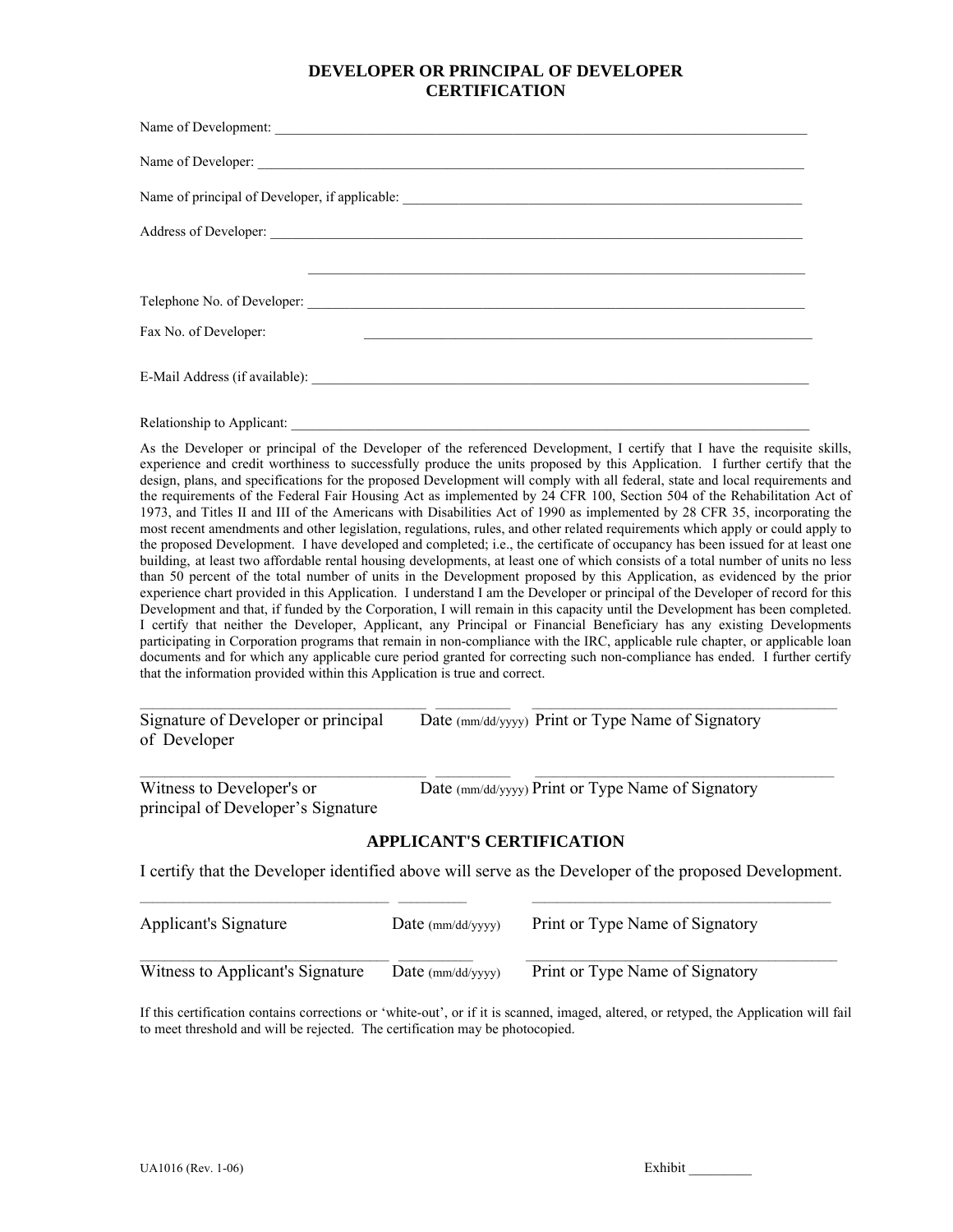# **MANAGEMENT AGENT OR PRINCIPAL OF MANAGEMENT AGENT CERTIFICATION**

| Name of Development:                                                        |
|-----------------------------------------------------------------------------|
| Name of Management Agent:                                                   |
| Name of principal of Management Agent, if applicable.                       |
| Address of Management Agent: 2008. And 2008. The State of Management Agent: |
|                                                                             |

Telephone of Management Agent:

I certify that I have the requisite skills and knowledge of affordable housing management requirements to successfully manage the units proposed by this Application. I further certify that I have specific experience in the management of affordable rental housing and have successfully managed at least two affordable rental housing properties for at least two years each, at least one of which consists of a total number of units no less than 50 percent of the total number of units in the Development proposed by this Application, as evidenced by the prior experience chart provided in this Application, and that I am knowledgeable of all federal, state and local requirements and the requirements of the Federal Fair Housing Act as implemented by 24 CFR 100, Section 504 of the Rehabilitation Act of 1973 and Titles II and III of the Americans with Disabilities Act of 1990 as implemented by 28 CFR 35, incorporating the most recent amendments and other legislation, regulations, rules and other related requirements which apply or could apply to the proposed Development. I further certify that the information provided above is true and correct.

Signature of Management Agent Date (mm/dd/yyyy) Print or Type Name of Signatory or principal of Mgmt. Agent

 $\_$  , and the state of the state of the state of the state of the state of the state of the state of the state of the state of the state of the state of the state of the state of the state of the state of the state of the

\_\_\_\_\_\_\_\_\_\_\_\_\_\_\_\_\_\_\_\_\_\_\_\_\_\_\_ \_\_\_\_\_\_\_\_ \_\_\_\_\_\_\_\_\_\_\_\_\_\_\_\_\_\_\_\_\_\_\_\_\_\_\_\_\_\_\_\_\_

Witness to Mgmt. Agent's or Date (mm/dd/yyyy) Print or Type Name of Signatory principal of Mgmt. Agent's Signature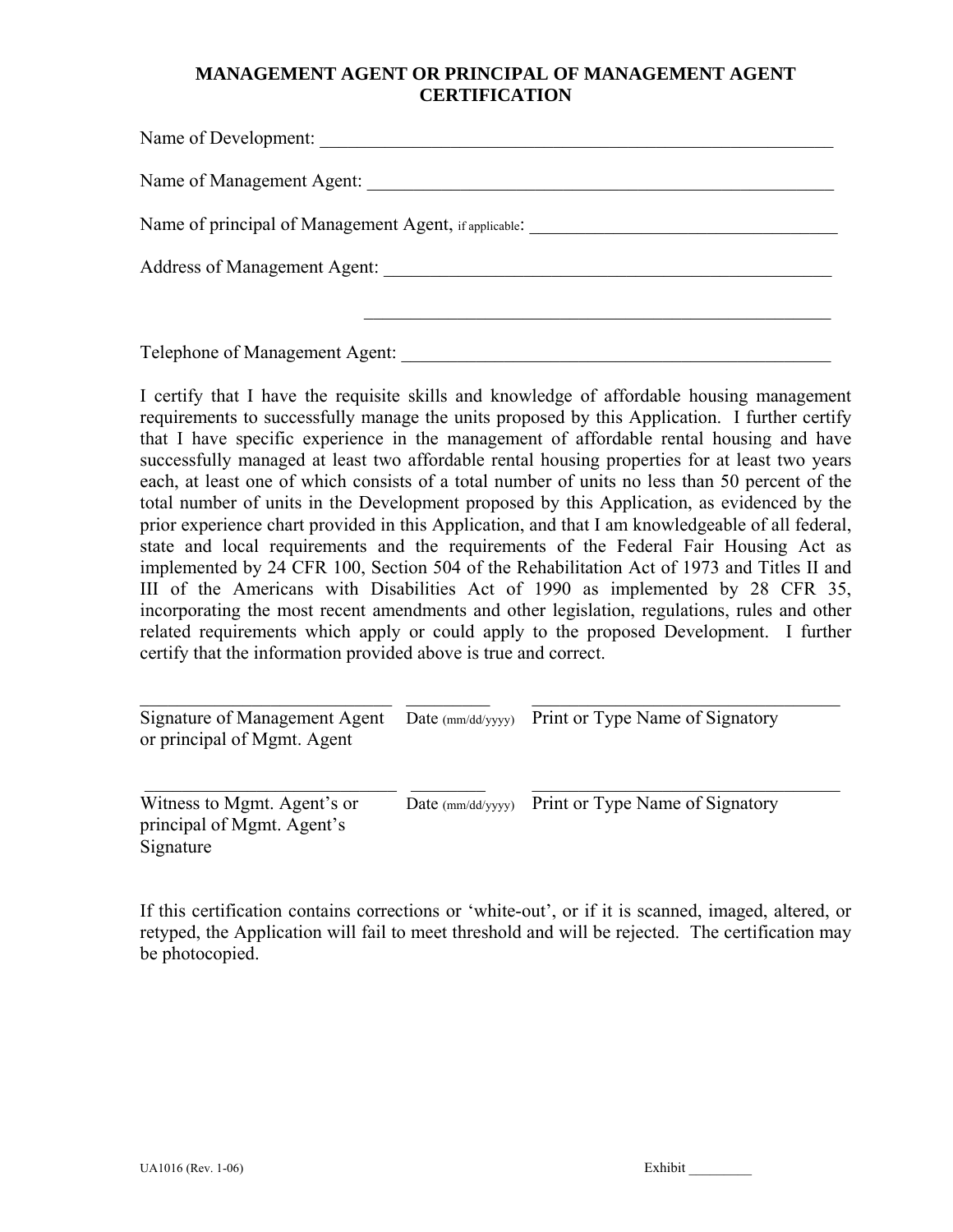#### **GENERAL CONTRACTOR OR QUALIFYING AGENT OF GENERAL CONTRACTOR CERTIFICATION**

| Name of General Contractor:                                    |                       |                |
|----------------------------------------------------------------|-----------------------|----------------|
| Name of qualifying agent of General Contractor, if applicable: |                       |                |
|                                                                |                       |                |
| Telephone of General Contractor:                               |                       |                |
|                                                                | Expiration of License | Date (mm/yyyy) |

I certify that I am a General Contractor as defined by Rules 67-21and/or 67-48, F.A.C., and licensed in the State of Florida with the requisite skills, experience and credit worthiness to successfully produce the units proposed by this Application and that I have been the General Contractor on at least two completed developments of similar development category and development type, at least one of which consists of a total number of units no less than 50 percent of the total number of units in the Development proposed by this Application, as evidenced by the prior experience chart provided in this Application, and that I am knowledgeable of all federal, state and local requirements and the requirements of the Federal Fair Housing Act as implemented by 24 CFR 100, Section 504 of the Rehabilitation Act of 1973 and Titles II and III of the Americans with Disabilities Act of 1990 as implemented by 28 CFR 35, incorporating the most recent amendments and other legislation, regulations, rules and other related requirements which apply or could apply to the proposed Development. In recognition and support of the implementation of Florida's welfare reform legislation, I certify my willingness to encourage the hiring of welfare-to-work or self-sufficiency type program participants in the construction of the proposed Development, and to provide such substantiating documentation regarding the incorporation of such program participants in the work force as may be requested by the servicing agent in conjunction with construction loan draw disbursements. I further certify my willingness and intention to enter into good faith negotiations or participate in a bidding process with the Applicant to act as the General Contractor for this proposed Development and that the information provided above is true and correct.

**NOTE**: If the Applicant is a Public Housing Authority with prior development experience, or is otherwise subject to the Competitive Consultants Negotiations Act, it may have the General Contractor from a prior development execute this certification. The intent of this provision is to allow experienced Public Housing Authorities or other regulated entities to have an opportunity to meet threshold without violation of bidding procedures. Public Housing Authorities without prior development experience must joint venture with an experienced development entity in order to participate in this funding cycle.

| Signature of General Contractor or<br>qualifying agent          | Date (mm/dd/yyyy)          | Print or Type Name of Signatory |
|-----------------------------------------------------------------|----------------------------|---------------------------------|
| Witness to Gen. Contractor's or<br>qualifying agent's Signature | Date $\text{(mm/dd/vvvv)}$ | Print or Type Name of Signatory |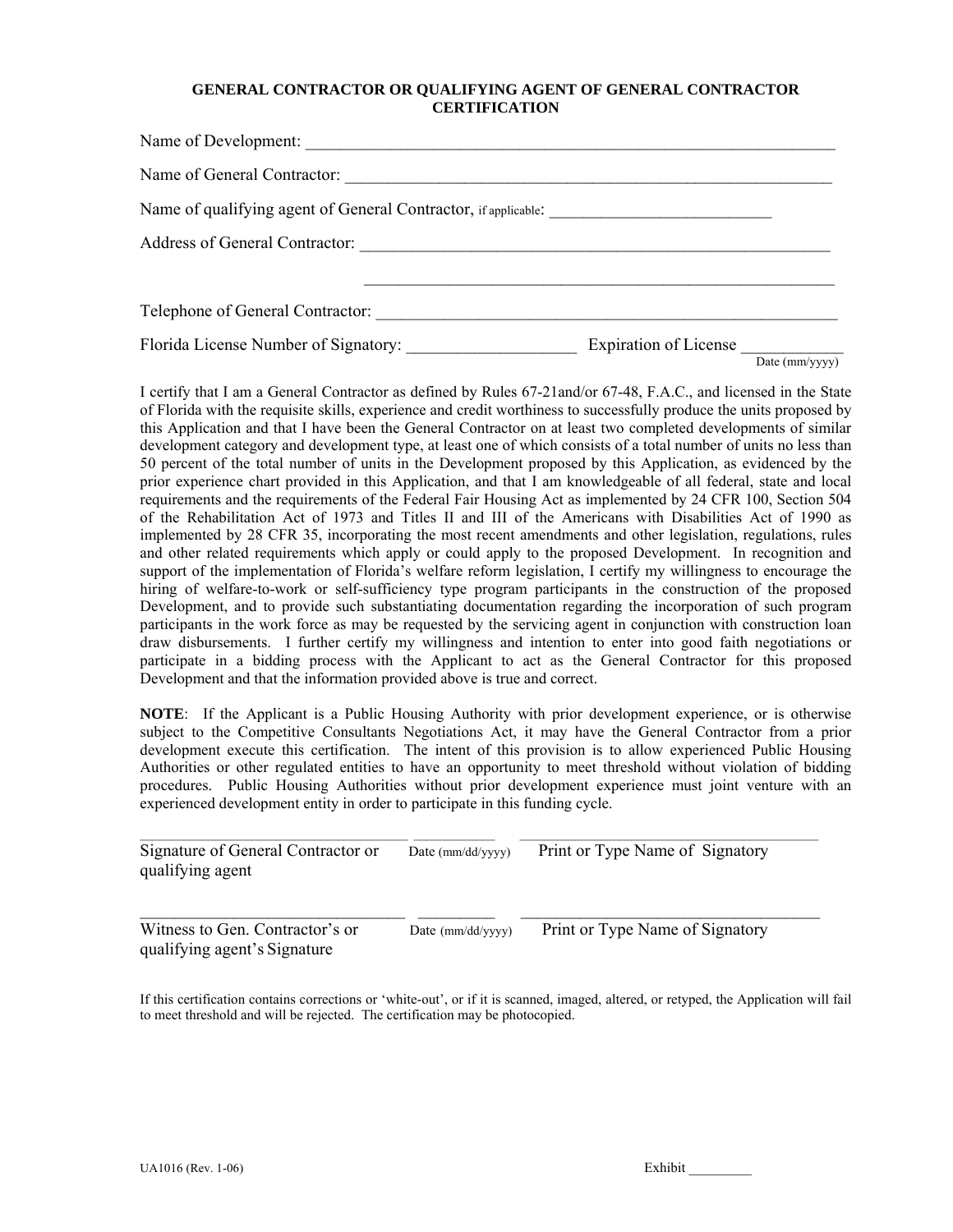# **ARCHITECT OR ENGINEER CERTIFICATION**

| Name of Development:                                                                                                                                                                                                                                                                                                                                                                                                                                                                                                                                                                                                                                                                                                                                                                                                                                                                                                                                                                                                                                                                                                                                                                                                                                                                                                                                                                                                             |
|----------------------------------------------------------------------------------------------------------------------------------------------------------------------------------------------------------------------------------------------------------------------------------------------------------------------------------------------------------------------------------------------------------------------------------------------------------------------------------------------------------------------------------------------------------------------------------------------------------------------------------------------------------------------------------------------------------------------------------------------------------------------------------------------------------------------------------------------------------------------------------------------------------------------------------------------------------------------------------------------------------------------------------------------------------------------------------------------------------------------------------------------------------------------------------------------------------------------------------------------------------------------------------------------------------------------------------------------------------------------------------------------------------------------------------|
|                                                                                                                                                                                                                                                                                                                                                                                                                                                                                                                                                                                                                                                                                                                                                                                                                                                                                                                                                                                                                                                                                                                                                                                                                                                                                                                                                                                                                                  |
|                                                                                                                                                                                                                                                                                                                                                                                                                                                                                                                                                                                                                                                                                                                                                                                                                                                                                                                                                                                                                                                                                                                                                                                                                                                                                                                                                                                                                                  |
|                                                                                                                                                                                                                                                                                                                                                                                                                                                                                                                                                                                                                                                                                                                                                                                                                                                                                                                                                                                                                                                                                                                                                                                                                                                                                                                                                                                                                                  |
|                                                                                                                                                                                                                                                                                                                                                                                                                                                                                                                                                                                                                                                                                                                                                                                                                                                                                                                                                                                                                                                                                                                                                                                                                                                                                                                                                                                                                                  |
| Florida License Number of Signatory: Expiration of License: $\frac{1}{\text{Date (mm/yyy)}}$                                                                                                                                                                                                                                                                                                                                                                                                                                                                                                                                                                                                                                                                                                                                                                                                                                                                                                                                                                                                                                                                                                                                                                                                                                                                                                                                     |
| I certify that I am a Florida licensed Architect and/or Engineer with the requisite skills and<br>experience to provide the professional services needed to successfully produce the units<br>proposed by this Application and that I have experience with more than one previous<br>development of similar development category and development type, at least one of which<br>consists of a total number of units no less than 50 percent of the total number of units in the<br>Development proposed by this Application. I further certify I am knowledgeable of all federal,<br>state and local requirements and the requirements of the Federal Fair Housing Act as<br>implemented by 24 CFR 100, Section 504 of the Rehabilitation Act of 1973 and Titles II and<br>III of the Americans with Disabilities Act of 1990 as implemented by 28 CFR 35,<br>incorporating the most recent amendments and other legislation, regulations, rules and other<br>related requirements which apply or could apply to the proposed Development and certify that<br>the design, plans, and specifications will comply with these requirements. I further certify my<br>willingness and intention to enter into good faith negotiations or participate in a bidding<br>process with the Applicant to act as the Architect and/or Engineer for this proposed<br>Development and that the information provided above is true and correct. |

Architect or Engineer's Signature Date (mm/dd/yyyy) Print or Type Name of Signatory

 $\_$  , and the contribution of the contribution of  $\overline{\mathcal{L}}$  , and  $\overline{\mathcal{L}}$  , and  $\overline{\mathcal{L}}$  , and  $\overline{\mathcal{L}}$ 

 $\mathcal{L}_\text{max} = \frac{1}{2} \sum_{i=1}^n \mathcal{L}_\text{max}(\mathbf{z}_i - \mathbf{z}_i)$ 

Witness to Architect or Engineer's Date (mm/dd/yyyy) Print or Type Name of Signatory Signature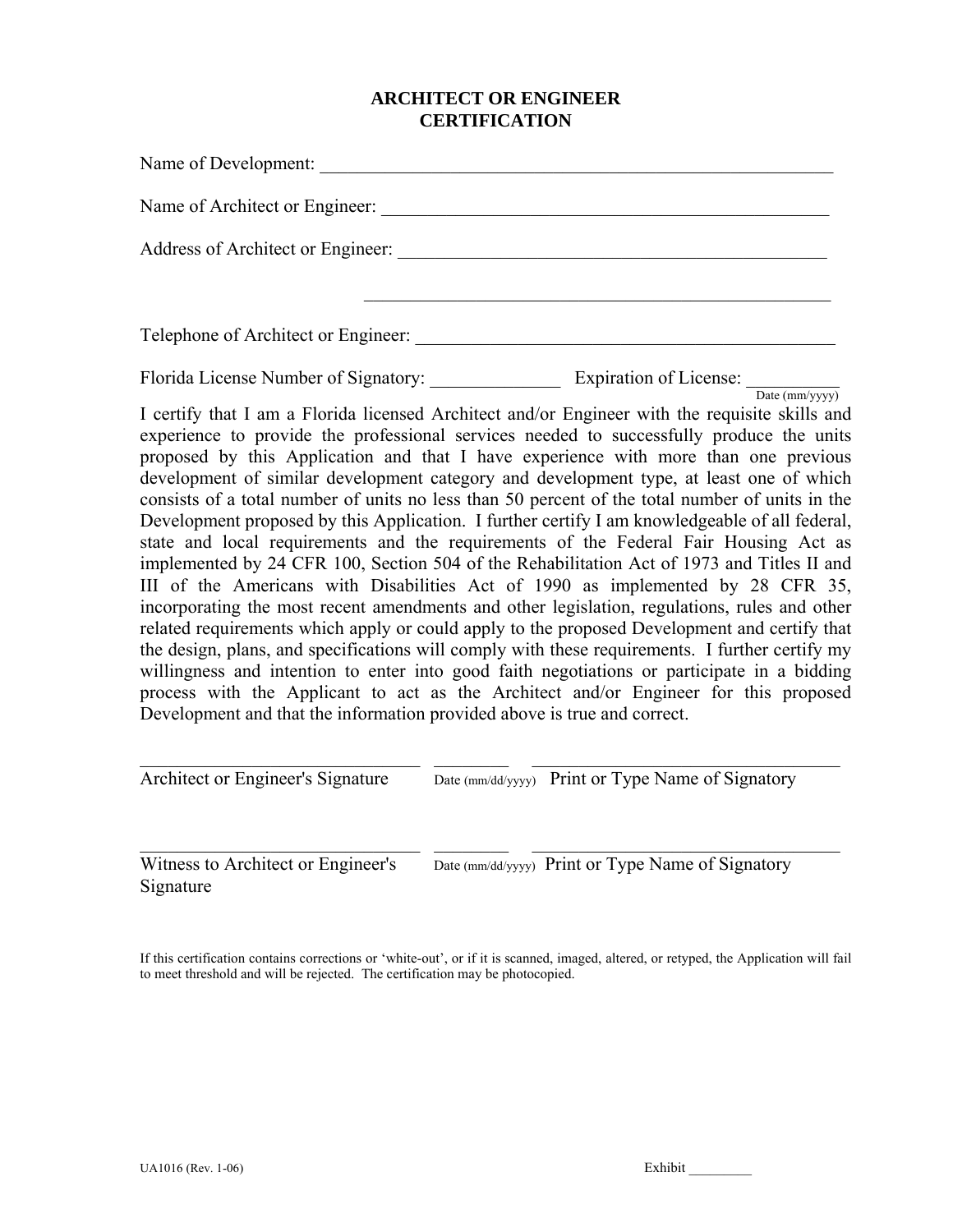# **ATTORNEY CERTIFICATION FOR MMRB, SAIL OR HOME APPLICATIONS ONLY**

| Florida Bar Number of Signatory: |
|----------------------------------|

I certify that I am a member in good standing of The Florida Bar with the requisite skills and experience to provide the professional services needed by the Applicant to produce the units proposed by this Application. I further certify my willingness and intention to enter into good faith negotiations with the Applicant to act as the attorney of record for this proposed Development and that the information provided above is true and correct.

| <b>Attorney's Signature</b>     | Date $\text{(mm/dd/yyyy)}$ | Print or Type Name of Signatory |
|---------------------------------|----------------------------|---------------------------------|
| Witness to Attorney's Signature | Date (mm/dd/yyyy)          | Print or Type Name of Signatory |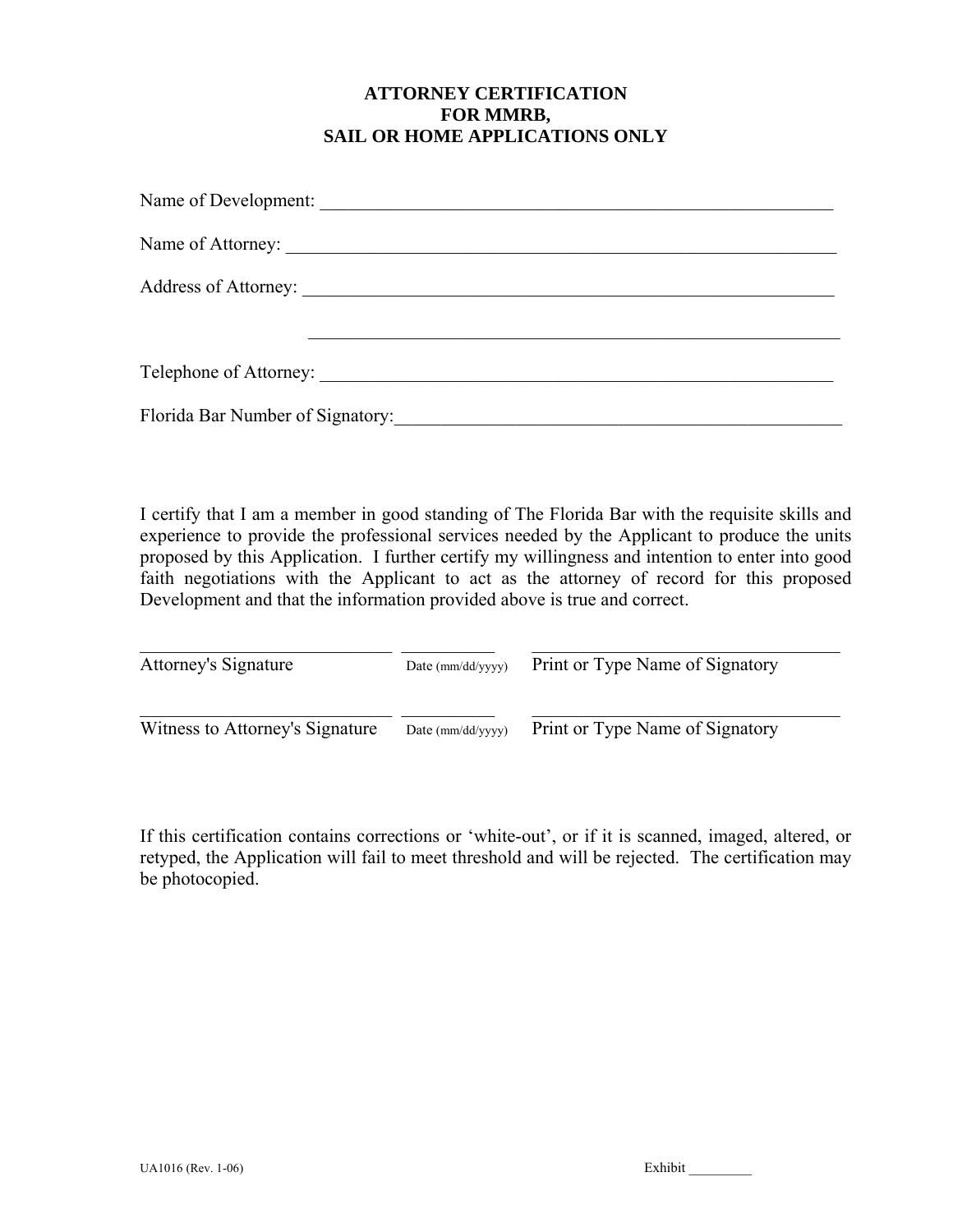# **ATTORNEY CERTIFICATION 4% (Competitive and Non-Competitive) and/or 9% (Competitive) HOUSING CREDIT APPLICATIONS ONLY**

| Telephone of Attorney:       |        |  |
|------------------------------|--------|--|
| License Number of Signatory: | State: |  |

I certify that I am a duly licensed attorney in good standing with the requisite skills and experience to provide the professional services needed by the Applicant to produce the units proposed by this Application. I further certify my willingness and intention to enter into good faith negotiations with the Applicant to act as the attorney of record for this proposed Development and that the information provided above is true and correct.

**NOTE**: To the extent that the Corporation requires it, an attorney licensed to practice law in Florida and acceptable to the Corporation must provide the enforceability opinion.

| <b>Attorney's Signature</b>     | Date (mm/dd/yyyy) Print or Type Name of Signatory |
|---------------------------------|---------------------------------------------------|
| Witness to Attorney's Signature | Date (mm/dd/yyyy) Print or Type Name of Signatory |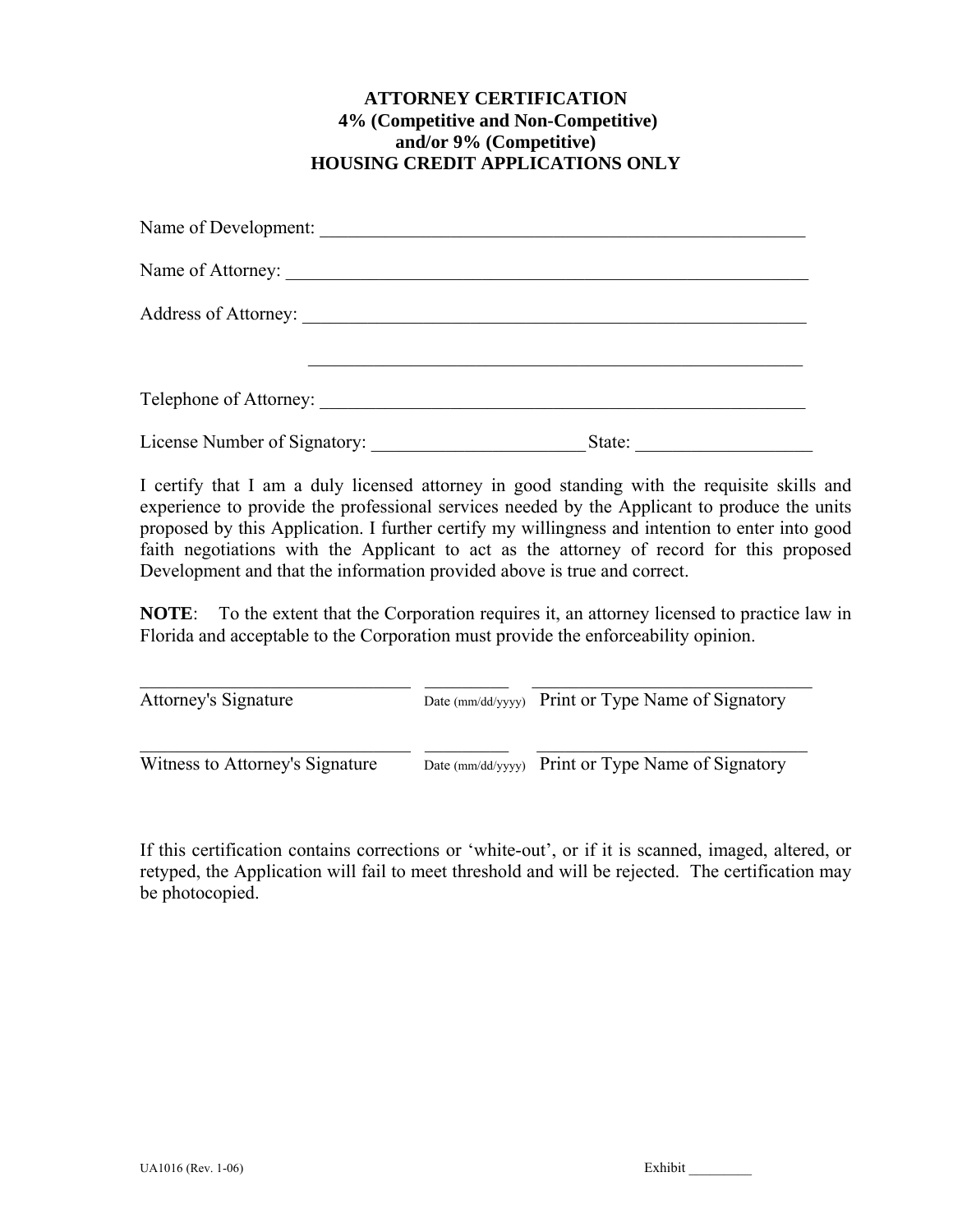# **CERTIFICATION OF ACCOUNTANT**

| Name of Development:          |        |  |
|-------------------------------|--------|--|
| Name of Accountant:           |        |  |
| <b>Address of Accountant:</b> |        |  |
|                               |        |  |
| Telephone of Accountant:      |        |  |
| License Number of Signatory:  | State: |  |

I certify that I am a licensed Certified Public Accountant with the requisite skills and experience to provide the professional services needed by the Applicant to produce the units proposed by this Application and that I have provided professional accounting services on more than one previous affordable housing development and that, if this Application seeks Housing Credits, I have prior experience with tax credit accounting procedures. I further certify my willingness and intention to enter into good faith negotiations with the Applicant to serve as the Accountant for this proposed Development and that the information provided above is true and correct.

| <b>Accountant's Signature</b>                       | Date $\text{(mm/dd/vvvv)}$ | Print or Type Name of Signatory |
|-----------------------------------------------------|----------------------------|---------------------------------|
| Witness to Accountant's Signature Date (mm/dd/yyyy) |                            | Print or Type Name of Signatory |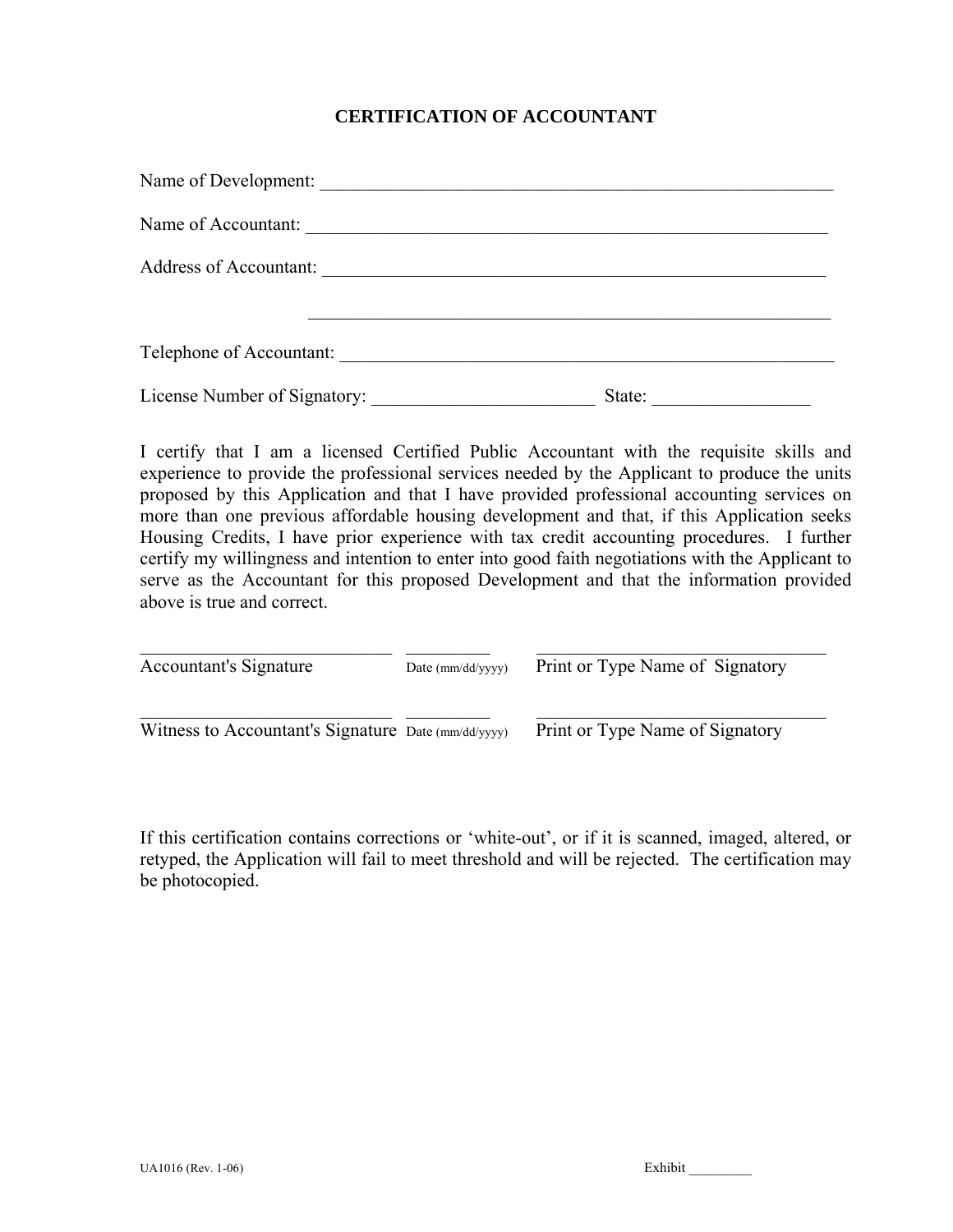# **SERVICE PROVIDER OR PRINCIPAL OF SERVICE PROVIDER CERTIFICATION**

# **ASSISTED LIVING FACILITY DEVELOPMENTS ONLY**

| Name of Development:                                     |  |
|----------------------------------------------------------|--|
| Name of Service Provider:                                |  |
| Name of principal of Service<br>Provider, if applicable: |  |
| <b>Address of Service Provider:</b>                      |  |
|                                                          |  |
| Telephone of Service Provider:                           |  |

I certify that I have the requisite skills and knowledge of assisted living facility service provision to successfully provide or coordinate services for the residents of this Development, as proposed by this Application. I further certify that I have specific experience in assisted living service provision or coordination and have successfully provided or coordinated services for at least two assisted living facilities for at least two years each, at least one of which consists of a total number of units no less than 50 percent of the total number of units in the Development proposed by this Application, as evidenced by the prior experience chart provided in this Application, and that I am knowledgeable of all federal, state and local requirements and the requirements of the Federal Fair Housing Act as implemented by 24 CFR 100, Section 504 of the Rehabilitation Act of 1973 and Titles II and III of the Americans with Disabilities Act of 1990 as implemented by 28 CFR 35, Assisted Living Facility and licensure requirements as implemented by Chapter 400, Part III, F.S. and Rule Chapter 58A-5, F.A.C., incorporating the most recent amendments and other legislation, regulations, rules and other related requirements which apply or could apply to the proposed Development. I further certify that the information provided above is true and correct.

| Signature of Service Provider<br>or principal of Service Provider                | Date (mm/dd/yyyy) | Print or Type Name of Signatory |  |
|----------------------------------------------------------------------------------|-------------------|---------------------------------|--|
| Witness to Service Provider's<br>or principal of Service Provider's<br>Signature | Date (mm/dd/yyyy) | Print or Type Name of Signatory |  |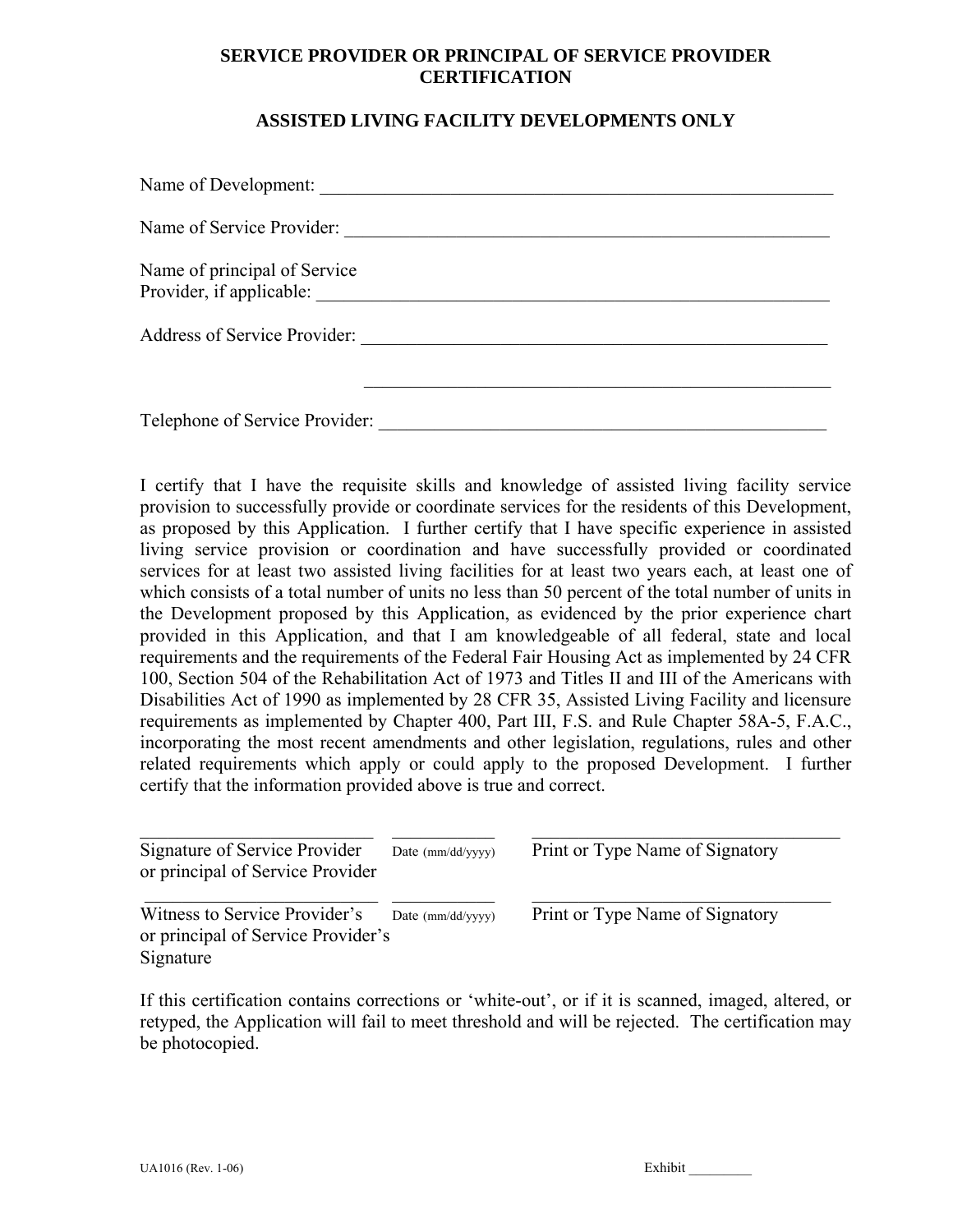#### **SURVEYOR CERTIFICATION**

Name of Development:

#### Development Location \*:

(At a minimum, provide the address assigned by the United States Postal Service, including the address number, street name and city, or if the address has not yet been assigned, provide the street name, closest designated intersection and city)

\* If the Development consists of Scattered Sites, the Development Location stated above must reflect the site where the Tie-Breaker Measurement Point is located.

The undersigned Florida licensed surveyor confirms that the method used to determine the following latitude and longitude coordinates conforms to Rule 61G17-6, F.A.C.:

|                                                                                                                                                                                                                                                                                                                                                                                                                                                                                                                                                                                                                                                                                                                                                                                                                                                                                                                            |                |                  | Latitude                  |                                                        |         |         | Longitude        |                                                        |
|----------------------------------------------------------------------------------------------------------------------------------------------------------------------------------------------------------------------------------------------------------------------------------------------------------------------------------------------------------------------------------------------------------------------------------------------------------------------------------------------------------------------------------------------------------------------------------------------------------------------------------------------------------------------------------------------------------------------------------------------------------------------------------------------------------------------------------------------------------------------------------------------------------------------------|----------------|------------------|---------------------------|--------------------------------------------------------|---------|---------|------------------|--------------------------------------------------------|
| State the Tie-Breaker Measurement Point. Tie-Breaker<br>Measurement Point means a single point selected by the<br>Applicant on the proposed Development site that is located<br>within 100 feet of a residential building existing or to be<br>constructed as part of the proposed Development. For a<br>Development which consists of Scattered Sites, this means a<br>single point on one of the Scattered Sites which comprise the<br>Development site that is located within 100 feet of a<br>residential building existing or to be constructed as part of the<br>proposed Development. In addition, the Tie-Breaker<br>Measurement Point must be located on the site with the most<br>units if any of the Scattered Sites has more than 4 units.<br>If the Development consists of Scattered Sites, is a part of the boundary of each parcel located within 1/2 mile of the Tie-Breaker<br>Measurement Point?<br>Yes | No (check one) | Degrees          | Minutes                   | Seconds<br>(truncated)<br>after 1<br>decimal<br>place) |         | Degrees | Minutes          | Seconds<br>(truncated<br>after 1<br>decimal<br>place)  |
| Scattered Sites for a single Development means a Development consisting of more than one parcel in the same county where two or more of the parcels (i) are<br>not contiguous to one another or are divided by a street or easement and (ii) it is readily apparent from the proximity of the sites, chain of title, or other<br>information available to the Corporation that the properties are part of a common or related scheme of development.                                                                                                                                                                                                                                                                                                                                                                                                                                                                       |                |                  |                           |                                                        |         |         |                  |                                                        |
| Location of closest Public<br>Bus Stop or Metro-Rail Stop<br>Degrees                                                                                                                                                                                                                                                                                                                                                                                                                                                                                                                                                                                                                                                                                                                                                                                                                                                       | Minutes        | 1 decimal place) | Seconds (truncated after  | Degrees                                                |         | Minutes | 1 decimal place) | Seconds (truncated after                               |
| State the name, Address and latitude and longitude coordinates of the closest service(s) on the chart below. The latitude and longitude<br>coordinates for each service must represent a point that is on the doorway threshold of an exterior entrance that provides direct public access to the building<br>where the service is located. If there is no exterior public entrance to the service, then a point should be used that is at the exterior entrance doorway threshold<br>that is the closest walking distance to the doorway threshold of the interior public entrance to the service.                                                                                                                                                                                                                                                                                                                        |                |                  |                           |                                                        |         |         |                  |                                                        |
|                                                                                                                                                                                                                                                                                                                                                                                                                                                                                                                                                                                                                                                                                                                                                                                                                                                                                                                            |                | Latitude         |                           |                                                        |         |         | Longitude        |                                                        |
| Grocery Store:                                                                                                                                                                                                                                                                                                                                                                                                                                                                                                                                                                                                                                                                                                                                                                                                                                                                                                             | Degrees        | Minutes          | Seconds<br>decimal place) | (truncated after 1                                     | Degrees | Minutes |                  | Seconds<br>(truncated after 1<br>decimal place)        |
| Public School:<br>Name - $\frac{1}{2}$                                                                                                                                                                                                                                                                                                                                                                                                                                                                                                                                                                                                                                                                                                                                                                                                                                                                                     | Degrees        | Minutes          | Seconds<br>decimal place) | (truncated after 1                                     | Degrees | Minutes |                  | <b>Seconds</b><br>(truncated after 1<br>decimal place) |
| Medical Facility:<br>Name -                                                                                                                                                                                                                                                                                                                                                                                                                                                                                                                                                                                                                                                                                                                                                                                                                                                                                                | Degrees        | Minutes          | Seconds<br>decimal place) | (truncated after 1                                     | Degrees | Minutes |                  | Seconds<br>(truncated after 1<br>decimal place)        |
| Pharmacy:<br>Name - $\frac{1}{2}$                                                                                                                                                                                                                                                                                                                                                                                                                                                                                                                                                                                                                                                                                                                                                                                                                                                                                          | Degrees        | Minutes          | Seconds<br>decimal place) | (truncated after 1                                     | Degrees | Minutes |                  | Seconds<br>(truncated after 1<br>decimal place)        |

If the Corporation discovers that there are any false statements made in this certification, the Corporation will forward a copy to the State of Florida Department of Business and Professional Regulation for investigation.

**CERTIFICATION** - Under penalties of perjury, I declare that the foregoing statement is true and correct.

| Signature                        | Date $\text{(mm/dd/yyyy)}$ | Name of Surveyor                       |
|----------------------------------|----------------------------|----------------------------------------|
| Print or Type Name of Signatory  |                            | Address                                |
| Print or Type Title of Signatory |                            |                                        |
| Florida License Number           |                            | Telephone Number (including area code) |

**This certification may not be signed by the Applicant, by any related parties of the Applicant, or by any Principals or Financial Beneficiaries of the Applicant. If the certification is inappropriately signed, the Application will not receive proximity tie-breaker points. If this certification contains corrections or 'white-out', or if it is scanned, imaged, altered, or retyped, the Application will not receive proximity tie-breaker points and will fail to meet threshold and will be rejected. The certification may be photocopied.**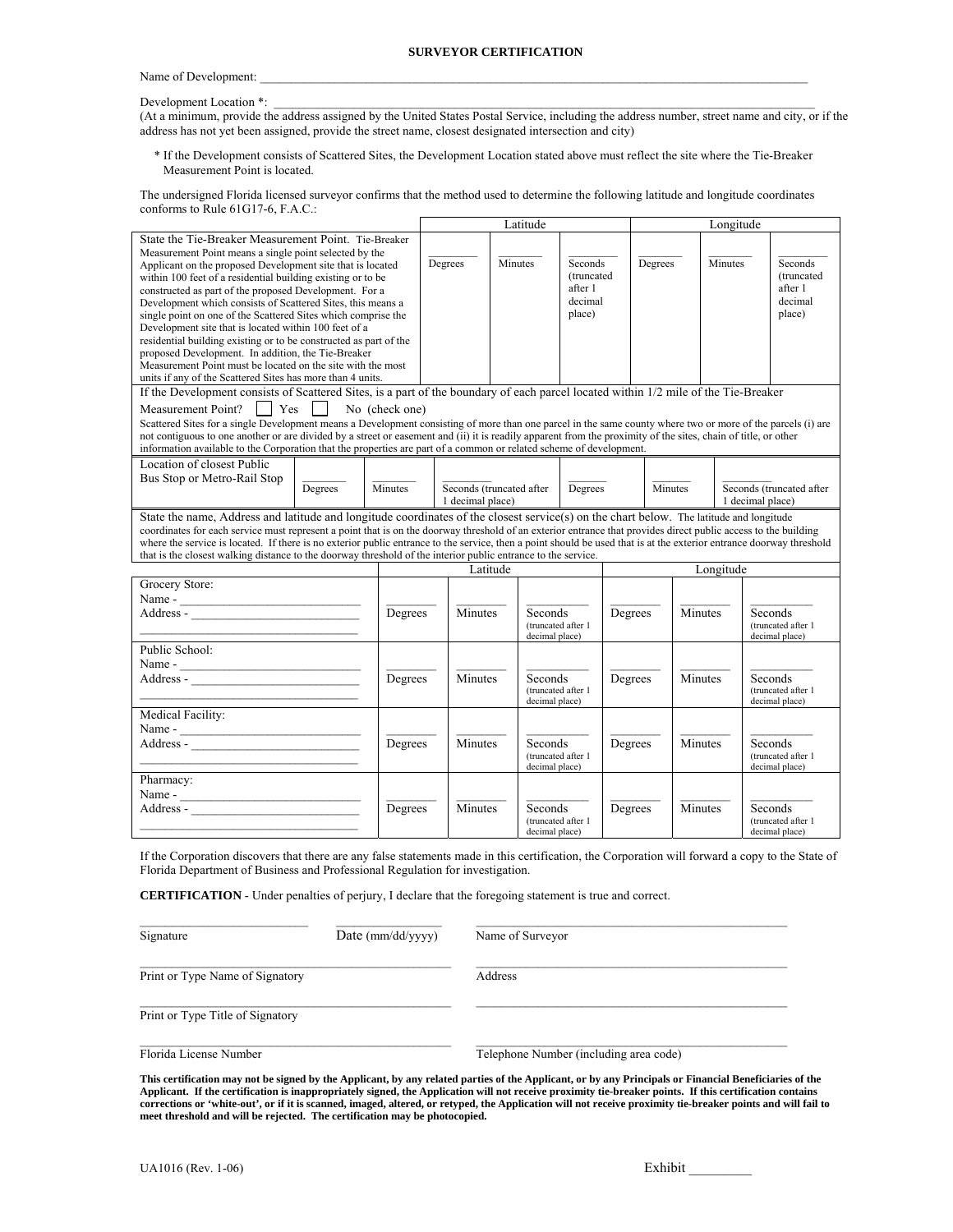#### **LOCAL GOVERNMENT VERIFICATION OF STATUS OF SITE PLAN APPROVAL FOR MULTIFAMILY DEVELOPMENTS**

Name of Development:

#### Development Location:

(At a minimum, provide the address assigned by the United States Postal Service, including the address number, street name and city, or if the address has not yet been assigned, provide the street name, closest designated intersection and city)

#### Zoning Designation:

Mark the applicable statement:

- 1. O The above-referenced Development is new construction or rehabilitation with new construction and the final site plan was approved by action of the  $\frac{1}{(Legally Authorized Body^*)}$  on  $\frac{1}{Date (mm/dd/yyyy)}$
- 2. O The above-referenced Development is new construction or rehabilitation with new construction and this jurisdiction provides either preliminary site plan approval or conceptual site plan approval. The preliminary or conceptual site plan was approved by action of the

 $\frac{1}{($ Legally Authorized Body<sup>\*</sup> $)$   $\frac{1}{($  Date ( mm/dd/yyyy)<sup>-1</sup>

3. ○ The above-referenced Development is new construction or rehabilitation with new construction and requires site plan approval for the new construction work. However, this jurisdiction provides neither preliminary site plan approval nor conceptual site plan approval, nor is any other similar process provided prior to issuing final site plan approval. Although there is no preliminary or conceptual site plan approval process and the final site plan approval has not yet been issued, the site plan was reviewed by  $\frac{1}{\text{(Legally Authorized Body*)}}$  on  $\frac{1}{\text{Date (mm/dd/yyy)}}$ .

4. ○ The above-referenced Development is rehabilitation without any new construction and does not require additional site plan approval or similar process.

\* "Legally Authorized Body" is not an individual. Applicant must state the name of the City Council, County Commission, Board, Department, Division, etc., with authority over such matters.

## **CERTIFICATION**

I certify that the City/County of  $\frac{N_{\text{name of City or County}}}{N_{\text{name of City or County}}}$  has vested in me the authority to verify status of site plan approval as specified above and I further certify that the information stated above is true and correct.

 $\mathcal{L}_\text{max} = \mathcal{L}_\text{max} = \mathcal{L}_\text{max} = \mathcal{L}_\text{max} = \mathcal{L}_\text{max} = \mathcal{L}_\text{max} = \mathcal{L}_\text{max} = \mathcal{L}_\text{max} = \mathcal{L}_\text{max} = \mathcal{L}_\text{max} = \mathcal{L}_\text{max} = \mathcal{L}_\text{max} = \mathcal{L}_\text{max} = \mathcal{L}_\text{max} = \mathcal{L}_\text{max} = \mathcal{L}_\text{max} = \mathcal{L}_\text{max} = \mathcal{L}_\text{max} = \mathcal{$ 

 $\mathcal{L}_\text{max}$  , and the contribution of the contribution of the contribution of the contribution of the contribution of the contribution of the contribution of the contribution of the contribution of the contribution of t

Signature Print or Type Name

Date (mm/dd/yyyy) Print or Type Title

This certification must be signed by the applicable City's or County's Director of Planning and Zoning, chief appointed official (staff) responsible for determination of issues related to site plan approval, City Manager, or County Manager/Administrator/Coordinator. Signatures from local elected officials are not acceptable, nor are other signatories. If this certification is applicable to this Development and it is inappropriately signed, the Application will fail threshold.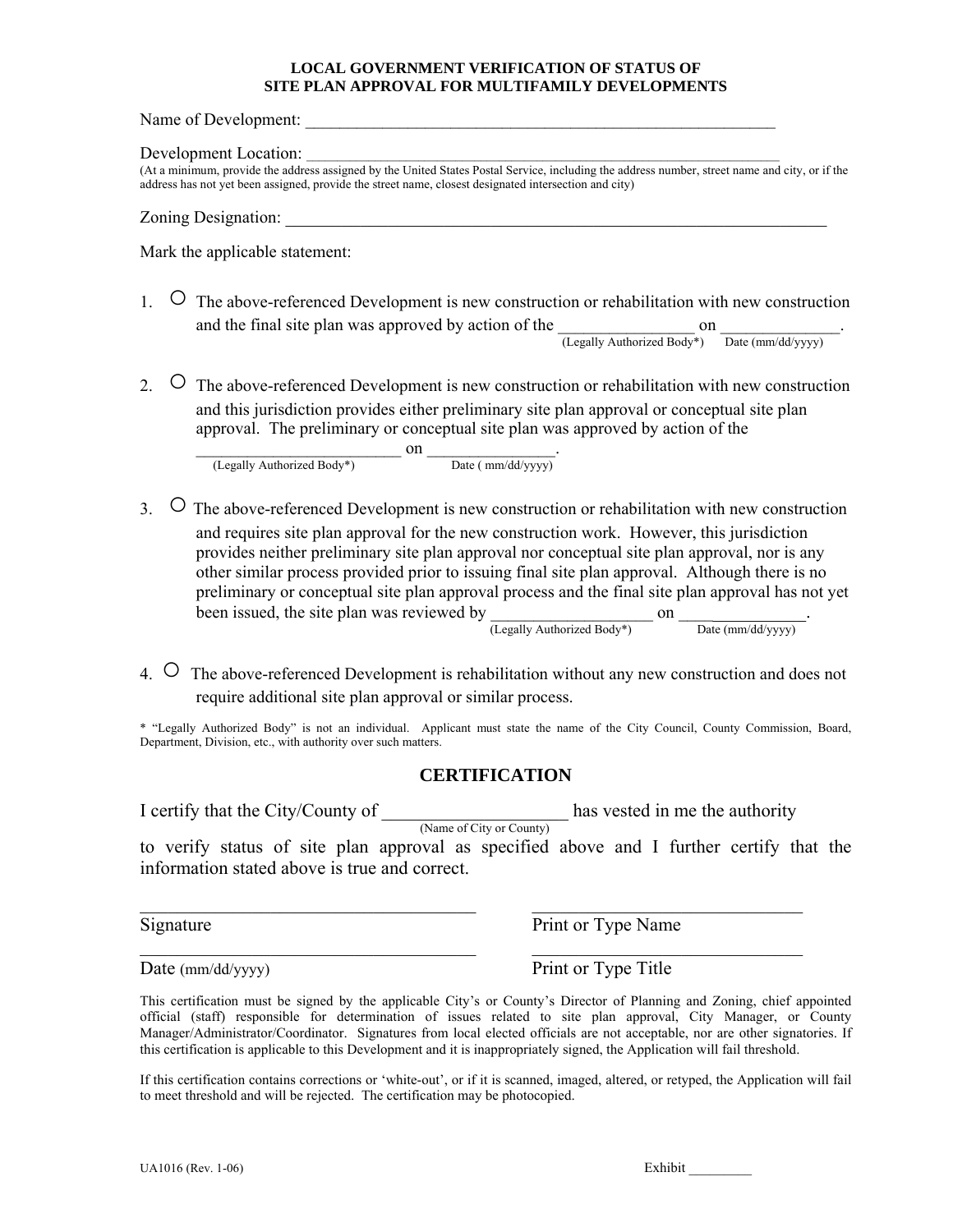## **LOCAL GOVERNMENT VERIFICATION OF STATUS OF PLAT APPROVAL FOR SINGLE-FAMILY RENTAL DEVELOPMENTS**

Name of Development:

Development Location:

(At a minimum, provide the address assigned by the United States Postal Service, including the address number, street name and city, or if the address has not yet been assigned, provide the street name, closest designated intersection and city)

Mark the applicable statement:

1. ○The above-referenced Development is new construction or rehabilitation with new construction and the final plat was approved by action of

 $\mathsf{on}$   $\qquad \qquad$ (Legally Authorized Body\*) (Date – mm/dd/yyyy)

2. ○The above-referenced Development is new construction or rehabilitation with new construction and the preliminary or conceptual plat was approved by action

of  $\frac{C_1}{C_2}$  (Legally Authorized Body\*)  $\frac{C_1}{C_1}$  (Date – mm/dd/yyyy)

3. ○The above-referenced Development is rehabilitation without any new construction and does not require additional plat approval.

\* "Legally Authorized Body" is not an individual. Applicant must state the name of the City Council, County Commission, Board, Department, Division, etc., with authority over such matters.

## **CERTIFICATION**

I certify that the City/County of  $\frac{N_{\text{name of City or County}}}{N_{\text{name of City or County}}}$  has vested in me the authority to verify status of plat approval as specified above and I further certify that the information above is true and correct.

 $\mathcal{L}_\text{max} = \mathcal{L}_\text{max} = \mathcal{L}_\text{max} = \mathcal{L}_\text{max} = \mathcal{L}_\text{max} = \mathcal{L}_\text{max} = \mathcal{L}_\text{max} = \mathcal{L}_\text{max} = \mathcal{L}_\text{max} = \mathcal{L}_\text{max} = \mathcal{L}_\text{max} = \mathcal{L}_\text{max} = \mathcal{L}_\text{max} = \mathcal{L}_\text{max} = \mathcal{L}_\text{max} = \mathcal{L}_\text{max} = \mathcal{L}_\text{max} = \mathcal{L}_\text{max} = \mathcal{$ 

 $\_$  , and the contribution of the contribution of  $\mathcal{L}_\mathcal{A}$  , and the contribution of  $\mathcal{L}_\mathcal{A}$ 

Signature Print or Type Name

Date (mm/dd/yyyy) Print or Type Title

This certification must be signed by the applicable City's or County's Director of Planning and Zoning, chief appointed official (staff) responsible for determination of issues related to plat approval, City Manager, or County Manager/Administrator/Coordinator. Signatures from local elected officials are not acceptable, nor are other signatories. If this certification is applicable to this Development and it is inappropriately signed, the Application will fail threshold.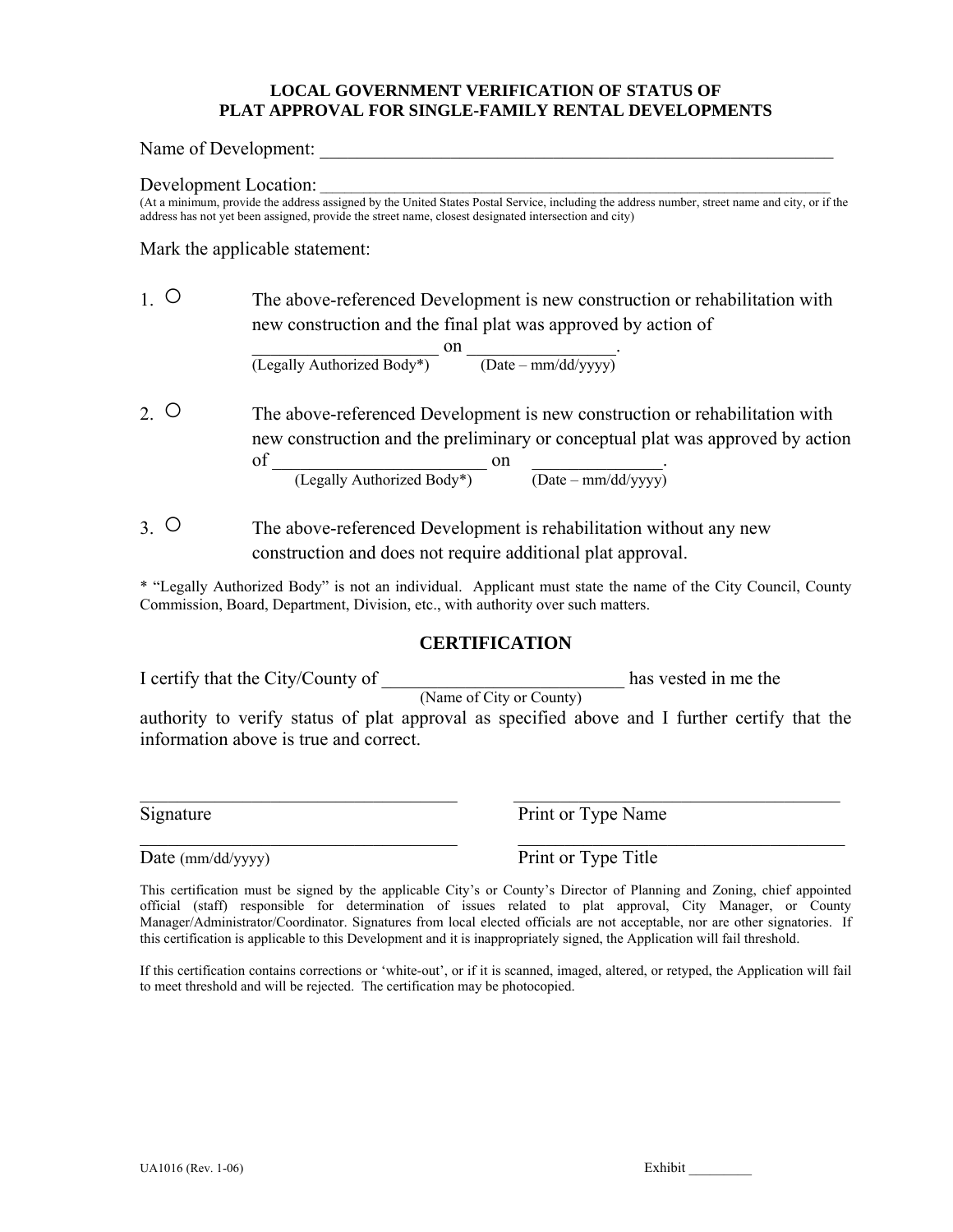## **ELECTRICITY**

Name of Development:

Development Location:

(At a minimum, provide the address assigned by the United States Postal Service, including the address number, street name and city, or if the address has not yet been assigned, provide the street name, closest designated intersection and city)

The undersigned service provider confirms that on or before  $\frac{1}{\text{Date (mm/dd/yyy)}}$ 

- 1. Electricity is available to the proposed Development.
- 2. There are no impediments to the proposed Development for obtaining electric service other than payment of hook-up or installation fees, line extensions to be paid for by the Applicant in connection with the construction of the Development, or other such routine administrative procedure.
- 3. To the best of our knowledge, no variance or local hearing is required to make electricity available to the proposed Development.
- 4. To the best of our knowledge, there are no moratoriums pertaining to electric service which are applicable to the proposed Development.

## **CERTIFICATION**

I certify that the foregoing information is true and correct.

| Signature           | Date $\text{(mm/dd/yyyy)}$ | Name of Entity Providing Service |
|---------------------|----------------------------|----------------------------------|
| Print or Type Name  |                            | Address                          |
| Print or Type Title |                            |                                  |

Telephone Number (including area code)

This certification may not be signed by the Applicant, by any related parties of the Applicant, or by any Principals or Financial Beneficiaries of the Applicant. In addition, signatures from local elected officials are not acceptable. If the certification is applicable to this Development and it is inappropriately signed, the Application will fail threshold.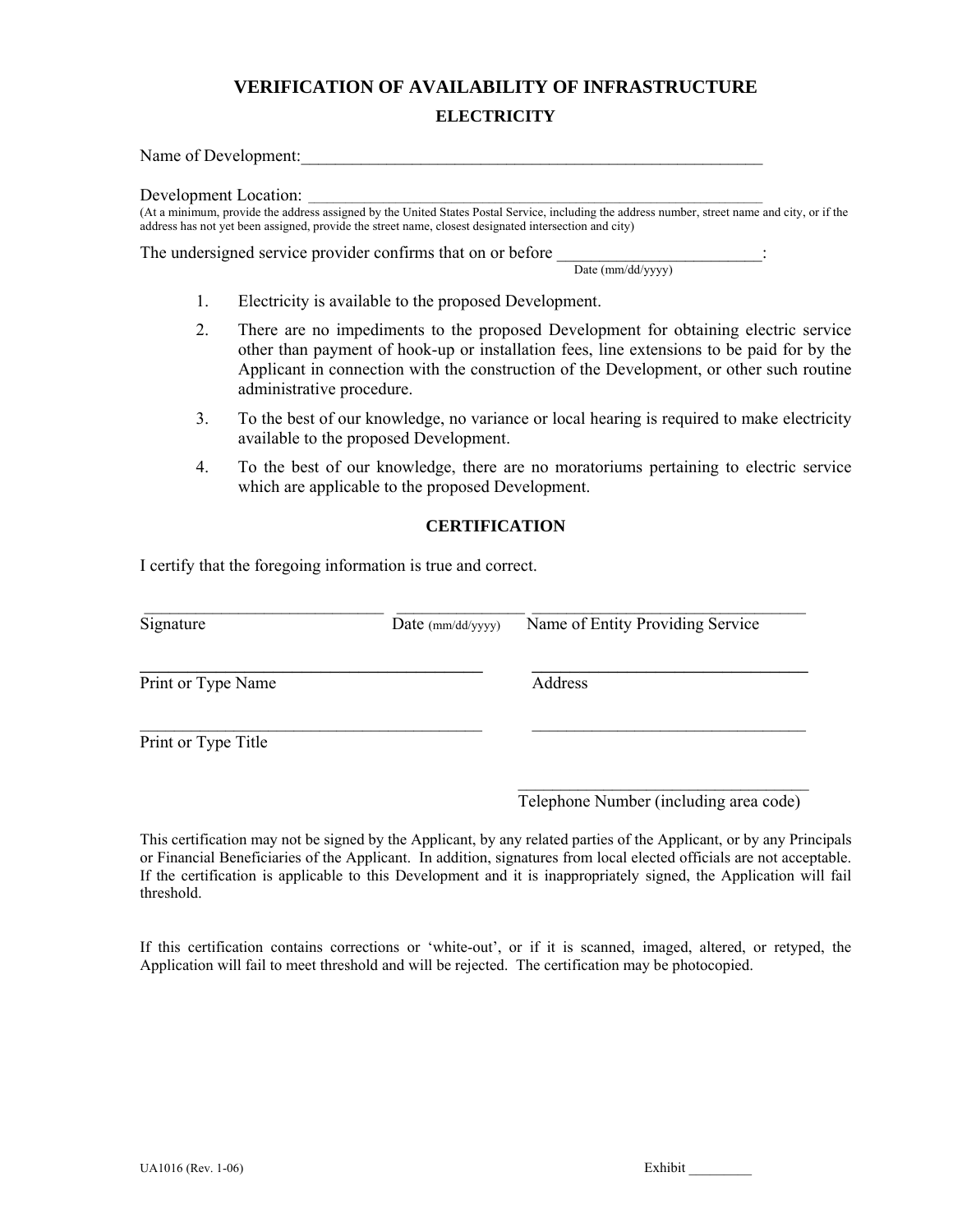### **WATER**

Name of Development:

Development Location:

(At a minimum, provide the address assigned by the United States Postal Service, including the address number, street name and city, or if the address has not yet been assigned, provide the street name, closest designated intersection and city)

The undersigned service provider confirms that on or before

Date (mm/dd/yyyy)

- 1. Potable water is available to the proposed Development.
- 2. There are no impediments to the proposed Development for obtaining potable water service other than payment of hook-up or installation fees, line extensions to be paid for by the Applicant in connection with the construction of the Development, or other such routine administrative procedure.
- 3. To the best of our knowledge, no variance or local hearing is required to make potable water available to the proposed Development.
- 4. To the best of our knowledge, there are no moratoriums pertaining to potable water which are applicable to the proposed Development.

### **CERTIFICATION**

I certify that the foregoing information is true and correct.

| Signature           | Date $\text{(mm/dd/yyyy)}$ | Name of Entity Providing Service |
|---------------------|----------------------------|----------------------------------|
| Print or Type Name  |                            | Address                          |
| Print or Type Title |                            |                                  |

 $\mathcal{L}_\text{max}$  and  $\mathcal{L}_\text{max}$  and  $\mathcal{L}_\text{max}$  and  $\mathcal{L}_\text{max}$  and  $\mathcal{L}_\text{max}$ 

Telephone Number (including area code)

This certification may not be signed by the Applicant, by any related parties of the Applicant, or by any Principals or Financial Beneficiaries of the Applicant. In addition, signatures from local elected officials are not acceptable. If the certification is applicable to this Development and it is inappropriately signed, the Application will fail threshold.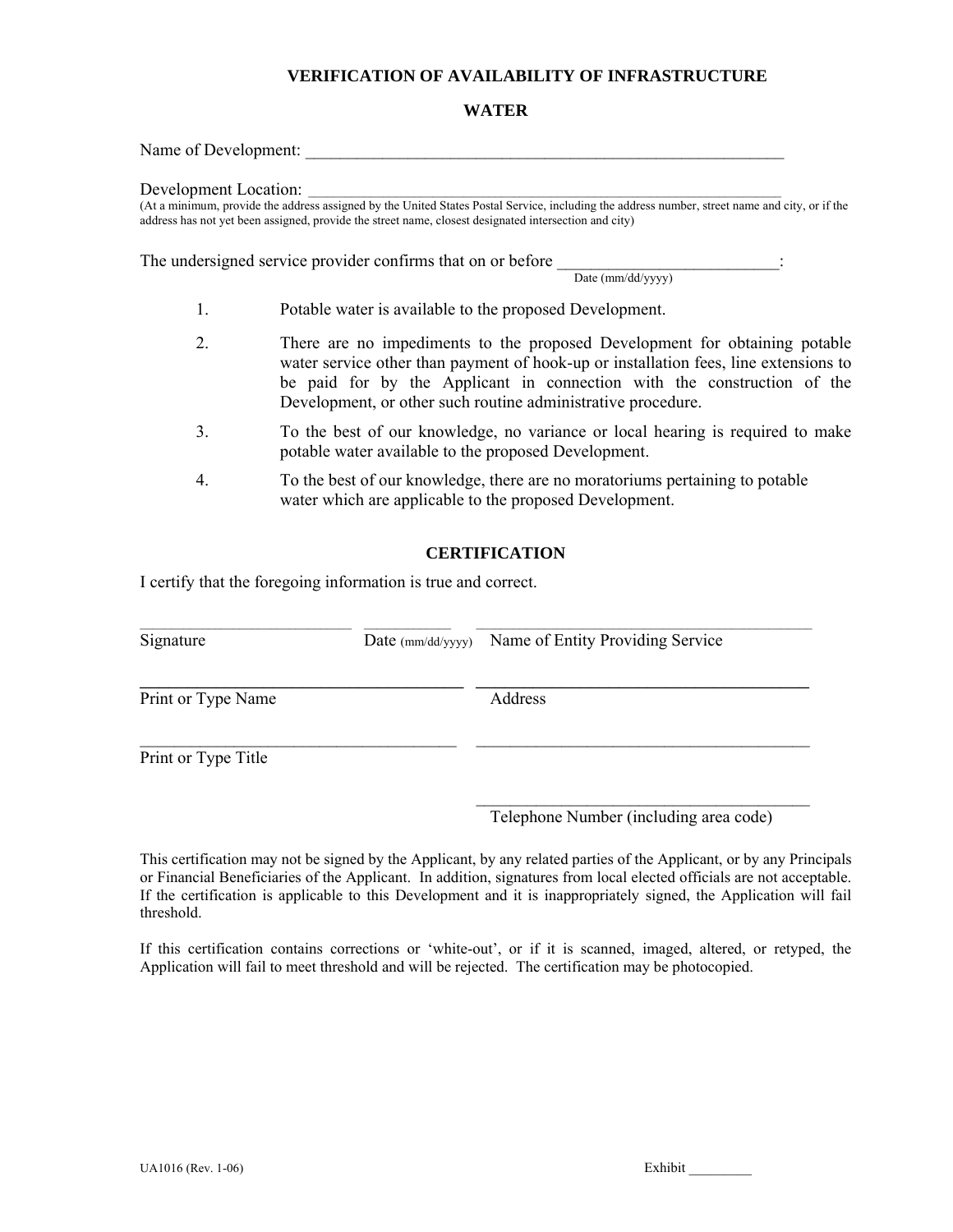## **SEWER CAPACITY, PACKAGE TREATMENT, OR SEPTIC TANK**

Name of Development:

Development Location: \_\_\_\_\_\_\_\_\_\_\_\_\_\_\_\_\_\_\_\_\_\_\_\_\_\_\_\_\_\_\_\_\_\_\_\_\_\_\_\_\_\_\_\_\_\_\_\_\_\_\_\_\_\_\_\_\_\_\_\_\_\_\_\_\_\_\_\_\_\_\_\_\_\_\_\_\_

(At a minimum, provide the address assigned by the United States Postal Service, including the address number, street name and city, or if the address has not yet been assigned, provide the street name, closest designated intersection and city)

The undersigned service provider or permitting authority confirms that on or before  $\cdot$ 

Date (mm/dd/yyyy)

- 1. Sewer Capacity, Package Treatment, or Septic Tank is available to the proposed Development.
- 2. There are no impediments to the proposed Development for obtaining the specified waste treatment service other than payment of hook-up or installation fees, line extensions to be paid for by the Applicant in connection with the construction of the Development, or other such routine administrative procedure.
- 3. To the best of our knowledge, no variance or local hearing is required to make this service available to the proposed Development.
- 4. To the best of our knowledge, there are no moratoriums pertaining to this service, which are applicable to the proposed Development.

### **CERTIFICATION**

I certify that the foregoing information is true and correct.

| Signature           | Date $\text{(mm/dd/yyyy)}$ | Name of Entity Providing Service |
|---------------------|----------------------------|----------------------------------|
| Print or Type Name  |                            | Address                          |
| Print or Type Title |                            |                                  |

Telephone Number (including area code)

This certification may not be signed by the Applicant, by any related parties of the Applicant, or by any Principals or Financial Beneficiaries of the Applicant. In addition, signatures from local elected officials are not acceptable. If the certification is applicable to this Development and it is inappropriately signed, the Application will fail threshold.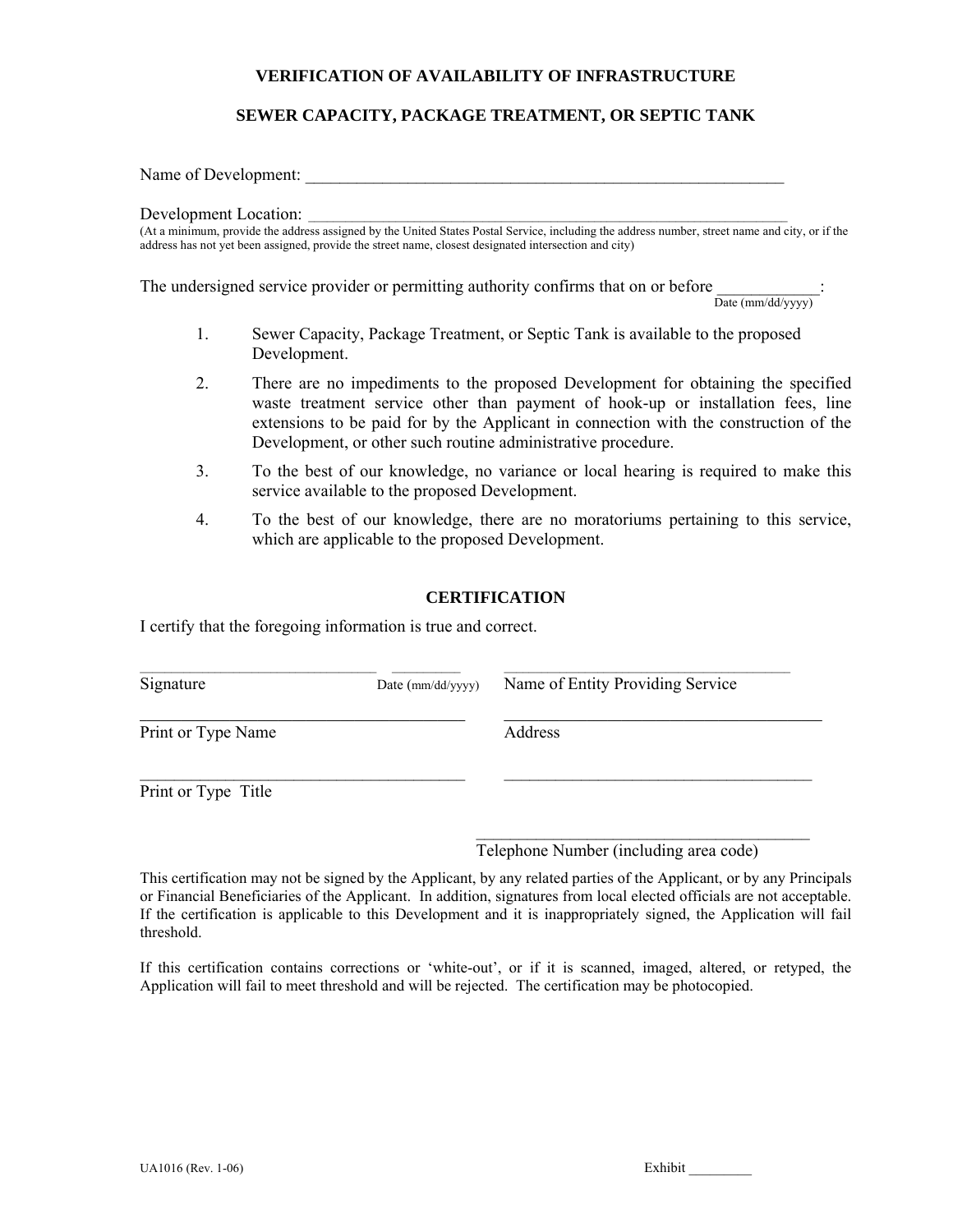## **ROADS**

Name of Development:

Development Location:

(At a minimum, provide the address assigned by the United States Postal Service, including the address number, street name and city, or if the address has not yet been assigned, provide the street name, closest designated intersection and city)

The undersigned local government representative confirms that on or before

Date (mm/dd/yyyy)

- 1. Existing paved roads provide access to the proposed Development or paved roads will be constructed as part of the proposed Development.
- 2. There are no impediments to the proposed Development using the roads other than payment of impact fees or providing curb cuts, turn lanes, or signalization.
- 3. To the best of our knowledge, no variance or local hearing is required for these roads to be available to the proposed Development.
- 4. To the best of our knowledge, there are no moratoriums pertaining to road usage which are applicable to the proposed Development.

## **CERTIFICATION**

I certify that the foregoing information is true and correct.

| Signature           | Date (mm/dd/yyyy) Name of Local Government |  |
|---------------------|--------------------------------------------|--|
| Print or Type Name  | Address                                    |  |
| Print or Type Title |                                            |  |

Telephone Number (including area code)

This certification may not be signed by the Applicant, by any related parties of the Applicant, or by any Principals or Financial Beneficiaries of the Applicant. In addition, signatures from local elected officials are not acceptable. If the certification is applicable to this Development and it is inappropriately signed, the Application will fail threshold.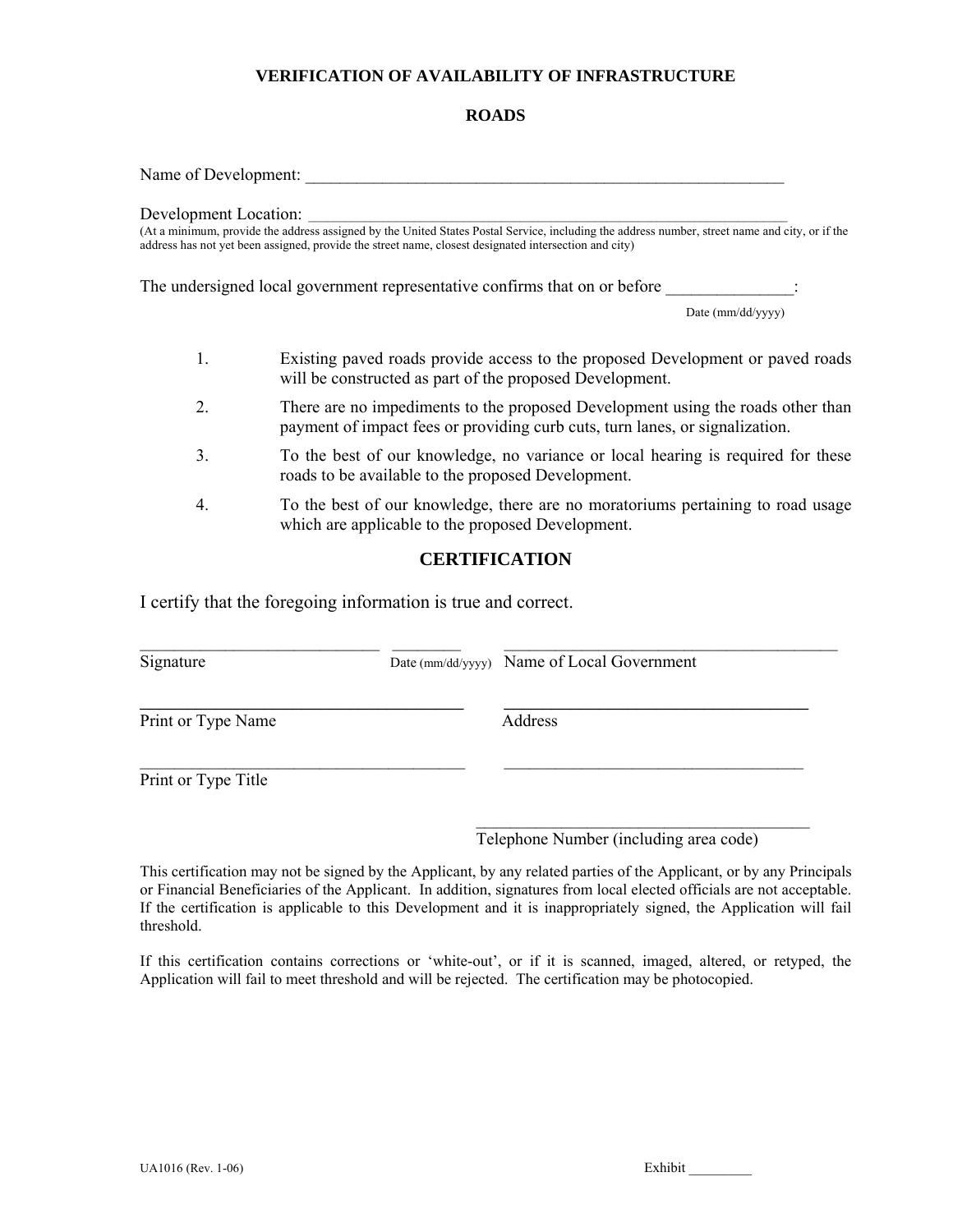## **LOCAL GOVERNMENT VERIFICATION THAT DEVELOPMENT IS CONSISTENT WITH ZONING AND LAND USE REGULATIONS**

Name of Development:

Development Location:

(At a minimum, provide the address assigned by the United States Postal Service, including the address number, street name and city, or if the address has not yet been assigned, provide the street name, closest designated intersection and city)

The undersigned local government official confirms that on or before \_\_\_\_\_\_\_\_\_\_\_\_\_\_\_\_\_\_\_\_\_:

Date (mm/dd/yyyy)

- (1) The number of units (not buildings) allowed for this development site (if restricted) is: \_\_\_\_\_\_ and/or if a PUD, the number of units (not buildings) allowed per development site is: or if not a PUD and development site is subject to existing special use or similar permit, number of units allowed for this development site is: \_\_\_\_\_\_\_; and
- (2) The zoning designation for the referenced Development site is \_\_\_\_\_\_\_\_\_\_\_\_\_\_\_\_; and
- (3) The intended use is consistent with current land use regulations and the referenced zoning designation or, if the Development consists of rehabilitation, the intended use is allowed as a legally non-conforming use. To the best of my knowledge, there are no additional land use regulation hearings or approvals required to obtain the zoning classification or density described herein. Assuming compliance with the applicable land use regulations, there are no known conditions which would preclude construction or rehabilitation (as the case may be) of the referenced Development on the proposed site.

### **CERTIFICATION**

I certify that the City/County of \_\_\_\_\_\_\_\_\_\_\_\_\_\_\_\_\_\_\_\_\_\_\_\_\_\_\_\_\_\_\_\_ has vested in me the authority

 *• <b>I • <b>I <b><i>S <b>P <b><i> <b>C <b>C <b>C <b>C <b><i> <b>C <b>C <b>C <b><i> <b>P <b><i> <b> <b><i> <b> <b> <i> <b> <i><b> <b> <i><b> <i><b> <b>* to verify consistency with local land use regulations and the zoning designation specified above or, if the Development consists of rehabilitation, the intended use is allowed as a "legally non-conforming use" and I further certify that the foregoing information is true and correct. In addition, if the proposed Development site is in the Florida Keys Area as defined in Rule Chapters 67-21 and 67-48, F.A.C., I further certify that the Applicant has obtained the necessary Rate of Growth Ordinance (ROGO) allocations from the local government.

 $\_$  , and the state of the state of the state of the state of the state of the state of the state of the state of the state of the state of the state of the state of the state of the state of the state of the state of the

 $\frac{1}{\sqrt{2}}$  , and the state of the state of the state of the state of the state of the state of the state of the state of the state of the state of the state of the state of the state of the state of the state of the sta

 $\overline{\text{Signature}}$  Date (mm/dd/yyyy) Print or Type Name

Print or Type Title

This certification must be signed by the applicable City's or County's Director of Planning and Zoning, chief appointed official (staff) responsible for determination of issues related to comprehensive planning and zoning, City Manager, or County Manager/Administrator/Coordinator. Signatures from local elected officials are not acceptable, nor are other signatories. If the certification is applicable to this Development and it is inappropriately signed, the Application will fail threshold.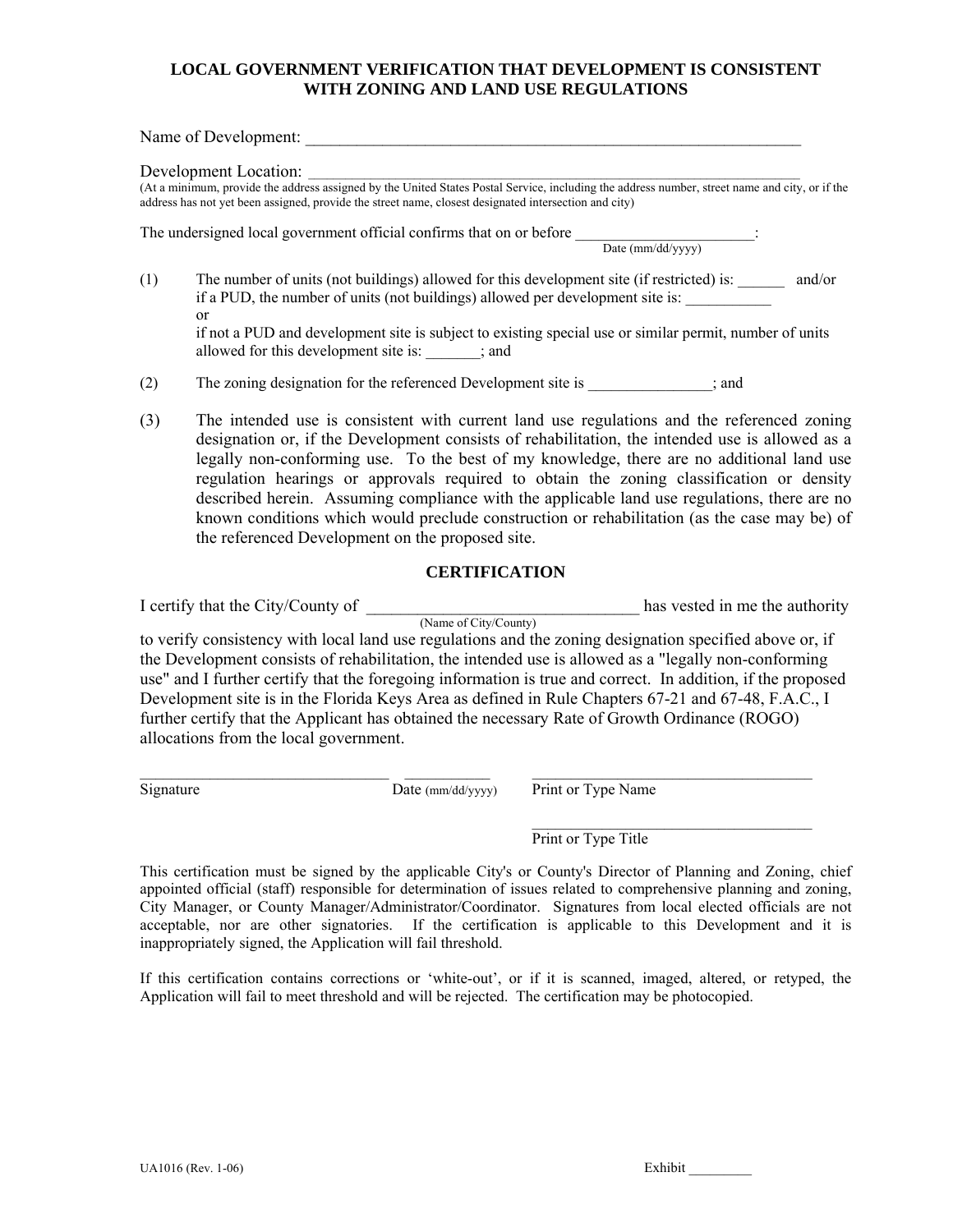## **LOCAL GOVERNMENT VERIFICATION THAT PERMITS ARE NOT REQUIRED FOR THIS DEVELOPMENT**

Name of Development:

Development Location:

(At a minimum, provide the address assigned by the United States Postal Service, including the address number, street name and city, or if the address has not yet been assigned, provide the street name, closest designated intersection and city)

Building permits: If no building permits are required for the rehabilitation of the referenced Development site, complete the following certification:

## **CERTIFICATION**

I certify that the foregoing information is true and correct and that the City/County of

has vested in me the authority to verify that the rehabilitation of the

(Name of City / County)

referenced Development site does not require the issuance of building permits. In addition, if the proposed Development site is in the Florida Keys Area as defined in Rule Chapters 67-21 and 67-48, F.A.C., I further certify that the Applicant has obtained the necessary Rate of Growth Ordinance (ROGO) allocations from the local government.

 $\mathcal{L}_\text{max} = \frac{1}{2} \sum_{i=1}^n \mathcal{L}_\text{max}(\mathbf{z}_i - \mathbf{z}_i)$ 

Signature Date (mm/dd/yyyy) Print or Type Name

 $\mathcal{L}_\text{max}$  and the contract of the contract of the contract of the contract of the contract of the contract of the contract of the contract of the contract of the contract of the contract of the contract of the contrac Print or Type Title

This certification must be signed by the applicable City's or County's Director of Planning and Zoning, chief appointed official (staff) responsible for determination of issues related to comprehensive planning and zoning, City Manager, or County Manager / Administrator / Coordinator. Signatures from local elected officials are not acceptable, nor are other signatories. If this certification is applicable to this Development and it is inappropriately signed, this Application will fail threshold.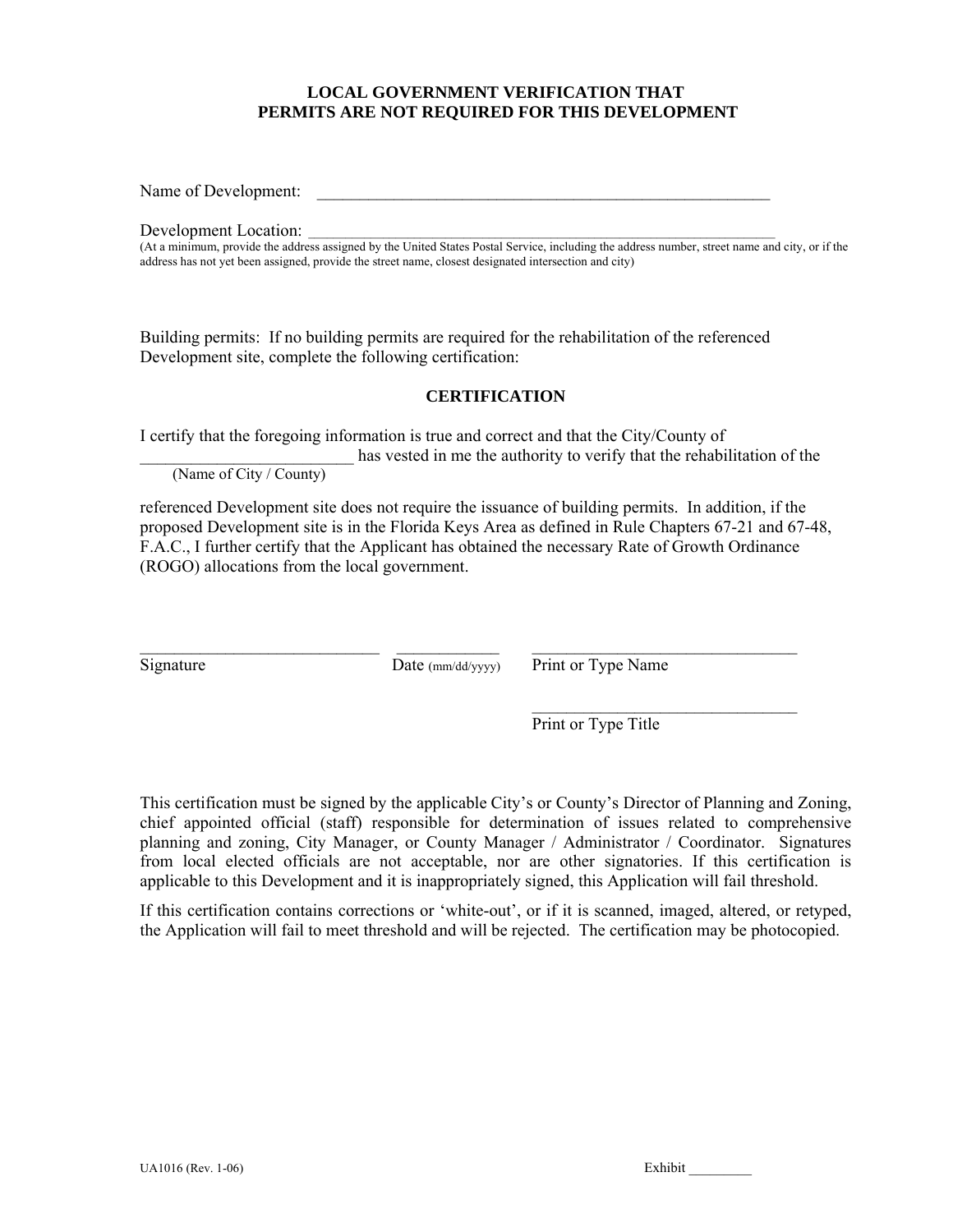#### **VERIFICATION OF ENVIRONMENTAL SAFETY PHASE I ENVIRONMENTAL SITE ASSESSMENT**

Name of Development:

Development Location:

(At a minimum, provide the address assigned by the United States Postal Service, including the address number, street name and city, or if the address has not yet been assigned, provide the street name, closest designated intersection and city)

As a representative of the firm that performed the Phase I Environmental Site Assessment (ESA), I certify that a Phase I ESA of the above referenced Development location was conducted by the undersigned environmental firm as of  $\blacksquare$ (Date of Phase I ESA – mm/dd/yyyy)

such Phase I ESA meets the standards of either ASTM Practice #E-1527-00 or #E-1527-05.

Check all that apply in Items 1, 2 and 3 below:

1. If the Phase I ESA is over 12 months old from the Application Deadline for this Application, has the site's environmental condition changed since the date of the original Phase I ESA?

No No No

If "Yes", to demonstrate the condition of the site, answer question (1) or (2) below:

- (1) an update to the original Phase I ESA was prepared on \_\_\_\_\_\_\_\_\_\_\_\_\_\_\_\_\_ (Date mm/dd/yyyy) (Date of update must be within 12 months of the Application Deadline for this Application), or
- (2) a new Phase I ESA was prepared on \_\_\_\_\_\_\_\_\_\_\_\_\_\_\_\_\_\_\_\_\_\_\_\_\_ (Date mm/dd/yyyy) (Date of new Phase I ESA must be within 12 months of the Application Deadline for this Application).

Note: The Corporation will not consider a Phase II ESA to be a substitute for the updated Ph. I ESA or new Ph. I ESA.

- 2. If there are one or more existing buildings on the proposed site, the Phase I ESA:
	- **a.** addresses the presence or absence of asbestos or asbestos containing materials (ACM) and lead based paint (LBP); or
	- **b.** separate report(s) addressing the presence or absence of asbestos or asbestos containing materials and lead-based paint have been prepared and the undersigned has reviewed the separate report(s). Such separate report(s) may or may not be incorporated by reference in the Phase I ESA.
- 3. If the Phase I ESA discloses potential problems (including, but not limited to asbestos or asbestos containing materials, lead-based paint, radon gas, etc.) on the proposed site:
	- $\Box$  a. environmental safety conditions on the site require remediation and a plan that includes anticipated costs and estimated time needed to complete the remediation has been prepared, either as a part of the Phase I ESA or as a separate report.
	- b. a Phase II ESA is required or recommended (the firm that performed the Phase II ESA, even if it is the same firm that prepared the Phase I ESA MUST complete and execute the Phase II Environmental Site Assessment Verification).
	- $\Box$  c. although environmental safety conditions exist on the site, no remediation or further study is required or recommended.

#### **CERTIFICATION**

I certify that the foregoing information is true and correct.

| Authorized Signature             | Date $\text{(mm/dd/yyyy)}$ | Name of Firm that Performed the Phase I ESA |
|----------------------------------|----------------------------|---------------------------------------------|
| Print or Type Name of Signatory  |                            | Address of Environmental Firm               |
| Print or Type Title of Signatory |                            | Telephone Number Including Area Code        |

This certification must be signed by a representative of the firm that performed the Phase I ESA for the proposed Development location.If this certification contains corrections or 'white-out', or if it is scanned, imaged, altered, or retyped, the Application will fail to meet threshold and will be rejected. The certification may be photocopied.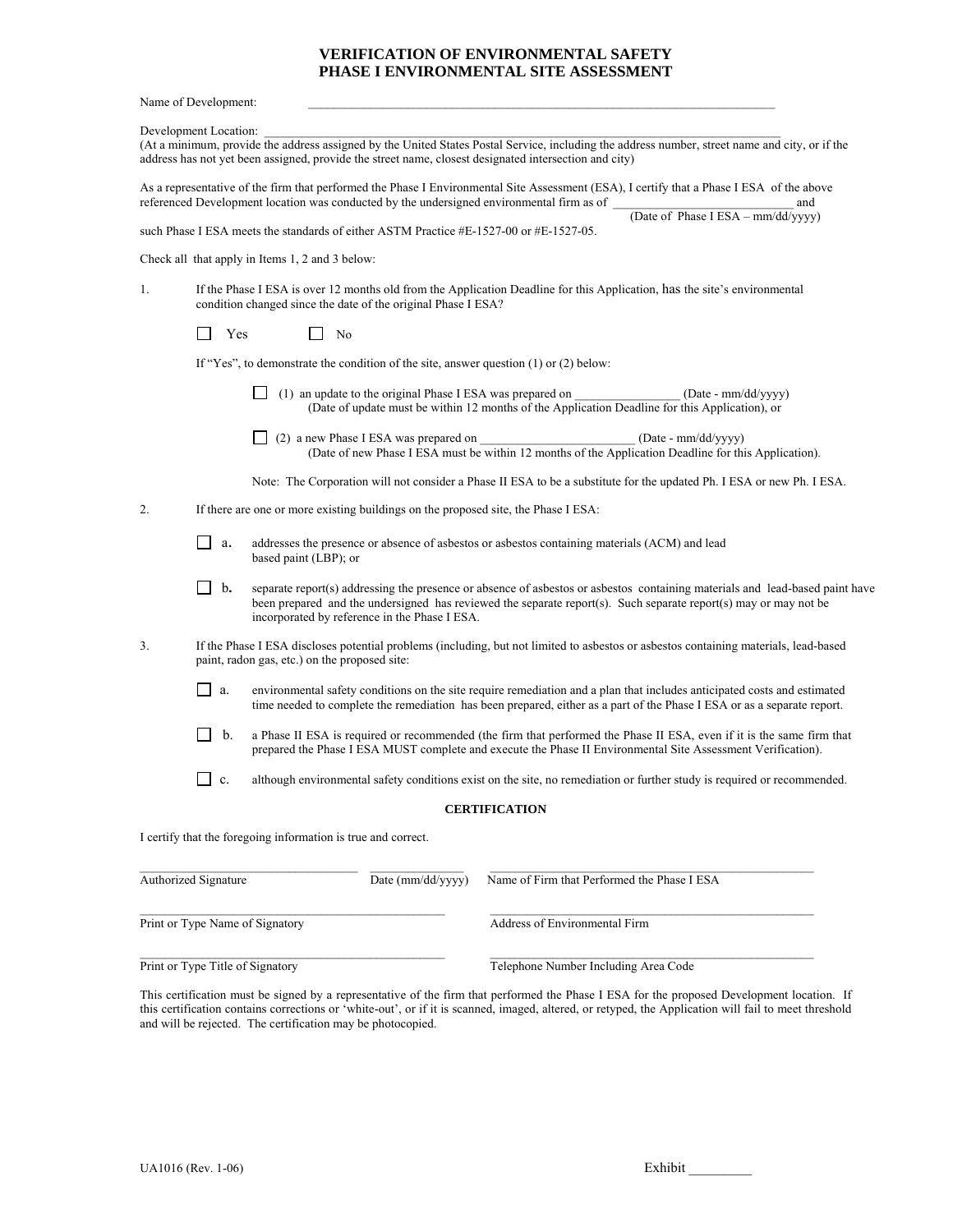## **VERIFICATION OF ENVIRONMENTAL SAFETY PHASE II ENVIRONMENTAL SITE ASSESSMENT**

Name of Development:

Development Location:

(At a minimum, provide the address assigned by the United States Postal Service, including the address number, street name and city, or if the address has not yet been assigned, provide the street name, closest designated intersection and city)

As a representative of the firm that performed the Phase II Environmental Site Assessment (ESA), I certify that:

1. A Phase II ESA of the above referenced Development location was required or recommended by the Phase I ESA. The Phase II ESA was conducted by the undersigned environmental firm as of  $\frac{1}{2}$  in accordance with ASTM Practice #E-1527-00. (Date of Phase II ESA – mm/dd/yyyy)

If the Phase II ESA is over 12 months old from the Application Deadline for this Application, has the site's environmental condition changed since the date of the Phase II ESA?

 $Yes \t\t \Box No$ 

 If "Yes", to demonstrate the condition of the site, an update to the original Phase II ESA was prepared on

(Date of Update to Phase II ESA – mm/dd/yyyy\*)

- Date of the update to the Phase II ESA, as stated above, must be within 12 months of the Application Deadline for this Application)
- 2.If the Phase II ESA disclosed potential problems (including, but not limited to asbestos or asbestos containing materials, lead-based paint, radon gas, etc.) on the proposed site, a plan that includes anticipated costs and estimated time needed to complete the remediation has been prepared either as a part of the Phase II ESA or as a separate report.

## **CERTIFICATION**

I certify that the foregoing information is true and correct.

| <b>Authorized Signature</b>      | Date<br>$\text{(mm/dd/yyyy)}$ | Name of Firm that Performed the Ph. II ESA |
|----------------------------------|-------------------------------|--------------------------------------------|
| Print or Type Name of Signatory  |                               | <b>Address of Environmental Firm</b>       |
| Print or Type Title of Signatory |                               | Telephone Number Including Area Code       |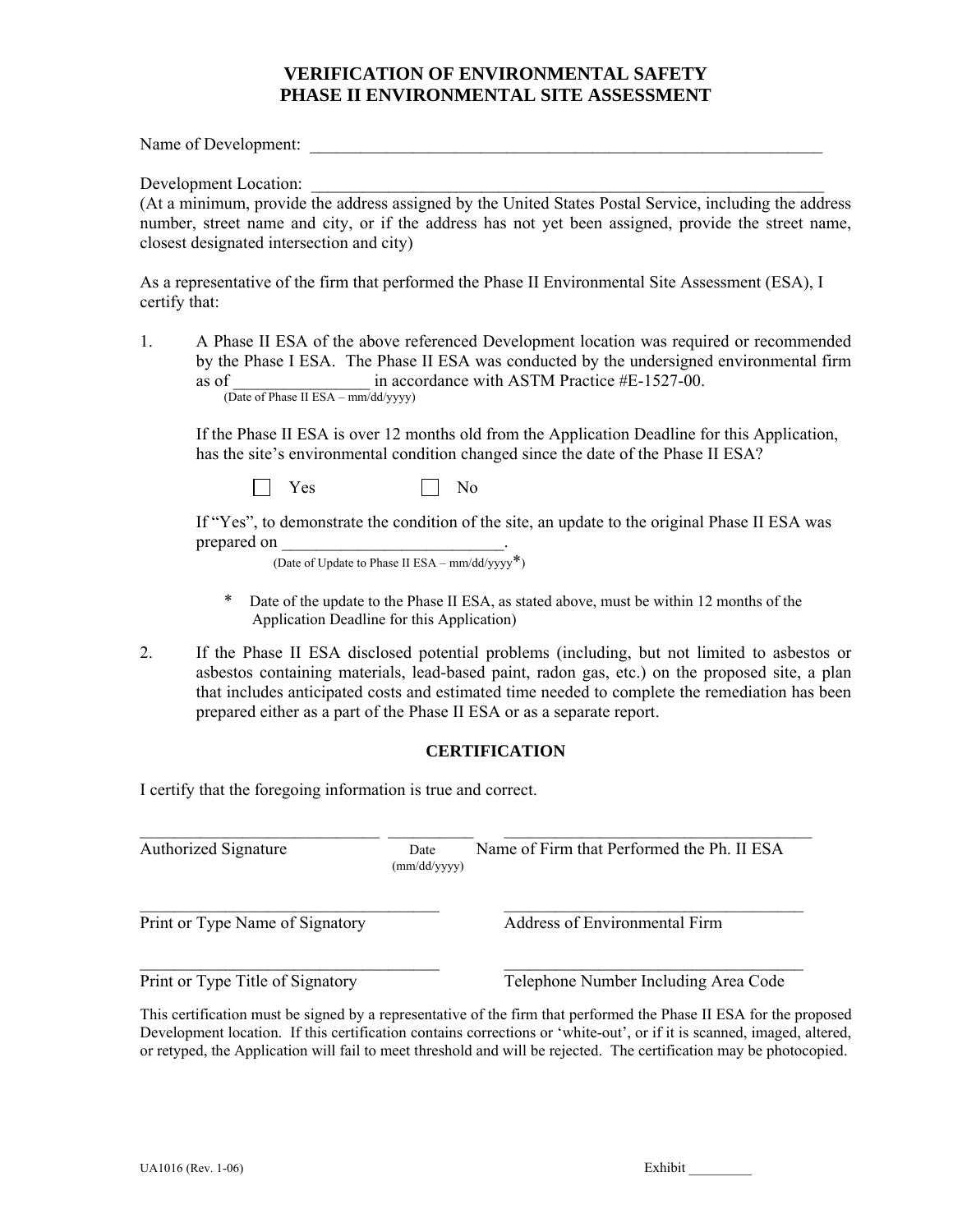#### **VERIFICATION OF INCLUSION IN LOCAL HOMELESS ASSISTANCE CONTINUUM OF CARE PLAN BY LEAD AGENCY**

| Name of Development:   |                                                                                                                                                                                                                                                         |
|------------------------|---------------------------------------------------------------------------------------------------------------------------------------------------------------------------------------------------------------------------------------------------------|
| Development Location:  |                                                                                                                                                                                                                                                         |
|                        | (At a minimum, provide the address assigned by the United States Postal Service, including the address number, street name and city, or if the<br>address has not yet been assigned, provide the street name, closest designated intersection and city) |
| Catchment Area:        |                                                                                                                                                                                                                                                         |
| Lead Agency (if it has |                                                                                                                                                                                                                                                         |
| been designated):      |                                                                                                                                                                                                                                                         |

The Lead Agency for the Catchment Area identified above confirms that the Development identified above meets the following criteria:

- 1. The proposed Development is located within the Catchment Area identified above;
- 2. The nature and scope of the proposed Development is in conformance with the Local Homeless Assistance Continuum of Care Plan that is on file, at the time of Application Deadline, with the State Office on Homelessness; and
- 3. The proposed Development is specifically included in the list of activities to be undertaken as part of the implementation of the Local Homeless Assistance Continuum of Care Plan that is on file, at the time of Application Deadline, with the State Office on Homelessness.

#### **CERTIFICATION BY THE LEAD AGENCY OF INCLUSION IN LOCAL HOMELESS CONTINUUM OF CARE PLAN:**

I certify that the above information is true and correct.

\_\_\_\_\_\_\_\_\_\_\_\_\_\_\_\_\_\_\_\_\_\_\_\_\_\_\_\_\_\_ \_\_\_\_\_\_\_\_\_ \_\_\_\_\_\_\_\_\_\_\_\_\_\_\_\_\_\_\_\_\_\_\_\_\_\_\_\_\_\_\_\_

 $\mathcal{L}_\text{max}$  , and the set of the set of the set of the set of the set of the set of the set of the set of the set of

 $\overline{\text{Signature}}$  Date (mm/dd/yyyy) Print or Type Name

Print or Type Agency Name Print or Type Title

**-OR-**

The State Office on Homelessness confirms that the Development identified above meets the following criteria:

1. The proposed Development is located within the Catchment Area identified above, and

2. The proposed Development is in a Catchment Area for which no Local Homeless Assistance Continuum of Care Plan has been recognized by the State Office on Homelessness at the time of Application Deadline.

**CERTIFICATION BY THE STATE OFFICE ON HOMELESSNESS THAT NO LOCAL HOMELESS CONTINUUM OF CARE PLAN EXISTS:** 

I certify that the above information is true and correct.

Signature Date (mm/dd/yyyy) Print or Type Name

Print or Type Title

This certification must be signed by the authorized signatory from the Lead Agency or from the State Office on Homelessness. Other signatories are not acceptable. If the certification is inappropriately signed, the Application will not qualify for the Homeless Demographic Commitment. If the certification contains corrections or 'white-out' or if it is scanned, imaged, altered, or retyped, the Application will fail to qualify for the Homeless Demographic Commitment and will fail threshold and will be rejected automatically. The certification may be photocopied.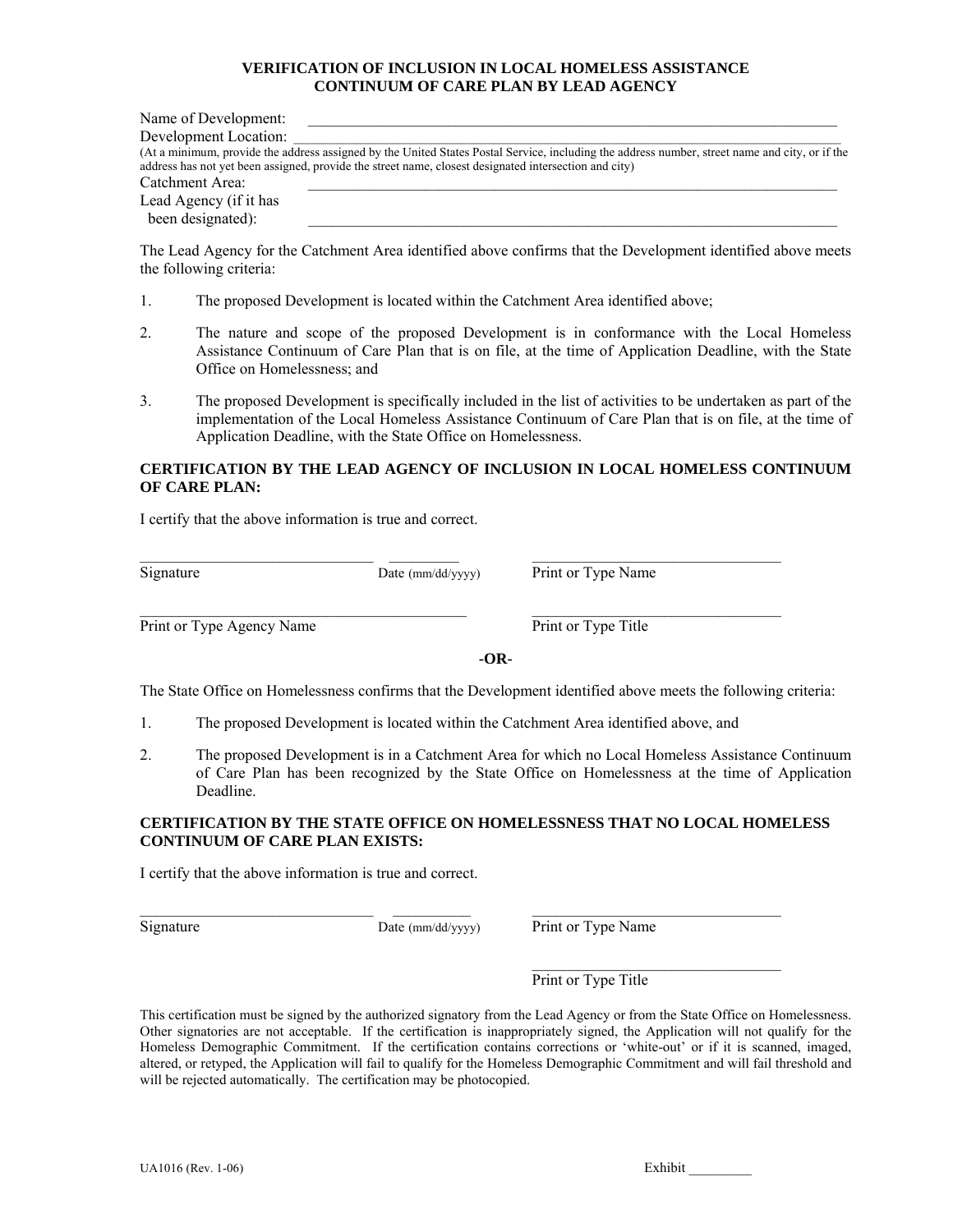#### **LOCAL GOVERNMENT VERIFICATION OF QUALIFICATION AS URBAN IN-FILL DEVELOPMENT**

| Name of Development:  |                                                                                                       |                                                                                                                                                |
|-----------------------|-------------------------------------------------------------------------------------------------------|------------------------------------------------------------------------------------------------------------------------------------------------|
| Development Location: |                                                                                                       |                                                                                                                                                |
|                       | address has not yet been assigned, provide the street name, closest designated intersection and city) | (At a minimum, provide the address assigned by the United States Postal Service, including the address number, street name and city, or if the |
| Local Government:     |                                                                                                       |                                                                                                                                                |
| The City/County of    |                                                                                                       | confirms that the Development                                                                                                                  |

identified above meets the following criteria:

- 1. The proposed Development is located on a site or in an area that is targeted for in-fill housing or neighborhood revitalization by the local, county, state or federal government as evidenced by its inclusion in a HUD Empowerment/Enterprise Zone; a HUD-approved Neighborhood Revitalization Strategy; Florida Enterprise Zone; area designated under a Community Development Block Grant (CDBG); area designated as HOPE VI or a Front Porch Florida Community; or a Community Redevelopment Area as described and defined in the Florida Community Redevelopment Act of 1969; or the proposed Development is located in a qualified census tract and the development of which contributes to a concerted community revitalization plan; and
- 2. the site is in an area that is already developed and is part of an incorporated area or existing urban service area; and
- 3. The proposed Development is not located within the Small County Category.

## **CERTIFICATION**

I certify that the above information is true and correct.

Signature Print or Type Name

Date (mm/dd/yyyy) Print or Type Title

This certification must be signed by the Mayor, City Manager, County Manager/Administrator/ Coordinator, or Chairperson of the City Council or County Commission. Other signatories are not acceptable. If this certification is inappropriately signed, the Application will not qualify as an Urban In-Fill Development.

If the certification contains corrections or 'white-out' or if it is scanned, imaged, altered, or retyped, the Application will fail to qualify as an Urban In-Fill Development and will fail threshold and will be rejected automatically. The certification may be photocopied.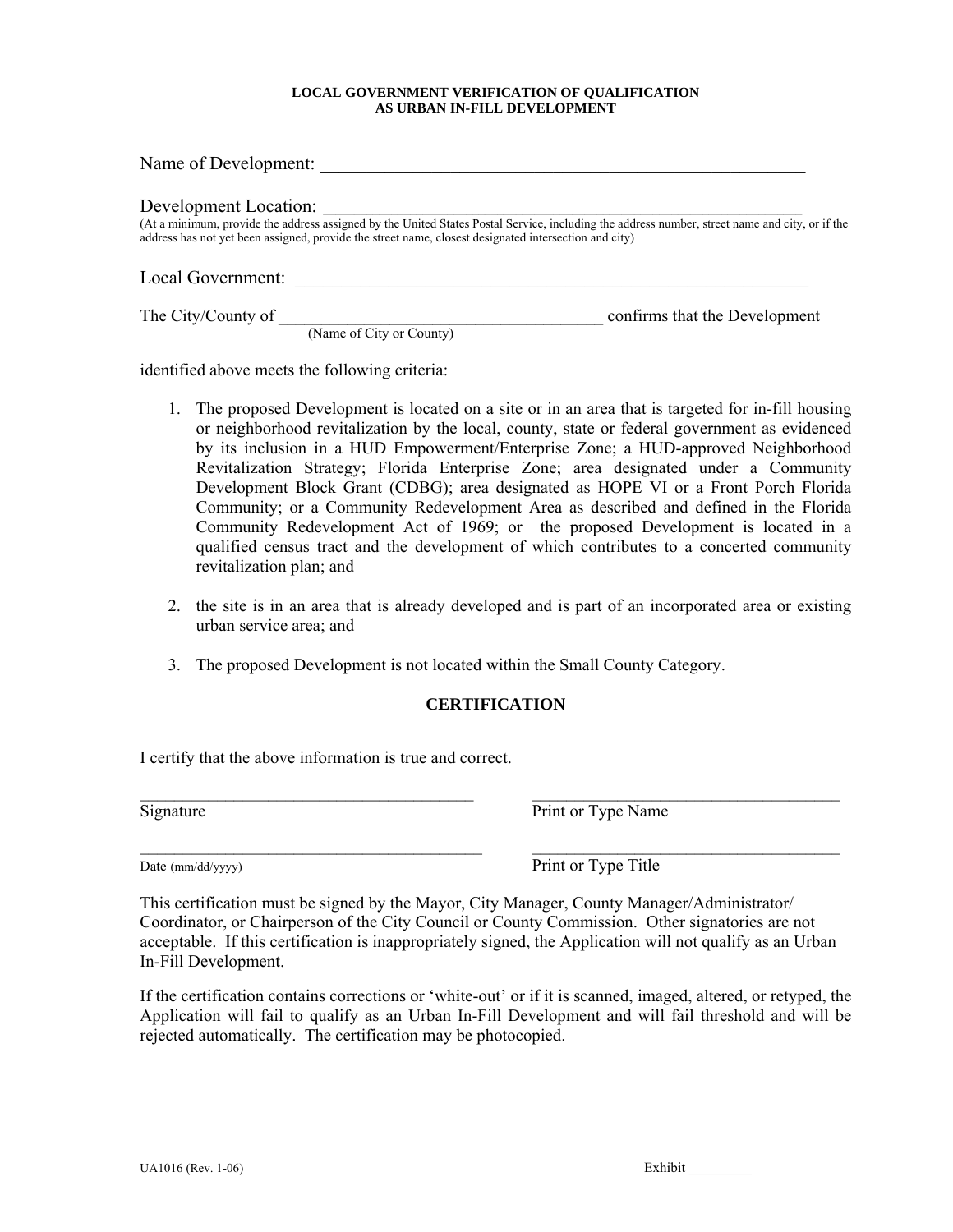#### **VERIFICATION OF FRONT PORCH FLORIDA COMMUNITY**

Name of Development:

#### Development Location:

(At a minimum, provide the address assigned by the United States Postal Service, including the address number, street name and city, or if the address has not yet been assigned, provide the street name, closest designated intersection and city)

The Governor's Office of Urban Opportunity confirms that the Development identified above meets the following criteria:

- 1. As of January 3, 2006, the proposed Development site qualifies as a Front Porch Florida Community; and
- 2. The proposed Development is in conformance with the Neighborhood Action Plan that is on file, as of January 3, 2006, with the Governor's Office of Urban Opportunity for the designated Front Porch Florida Community; and
- 3. As of January 3, 2006, the proposed Development was approved by the Governor's Revitalization Council.

#### **CERTIFICATION BY THE GOVERNOR'S OFFICE OF URBAN OPPORTUNITY:**

I certify that the above information is true and correct.

Signature Print or Type Name

Date (mm/dd/yyyy) Print or Type Title

This certification must be signed by an authorized signatory from the Governor's Office of Urban Opportunity. Other signatories are not acceptable. If the certification is inappropriately signed, the Application will not qualify for the Front Porch Florida Community Designation.

If the certification contains corrections or 'white-out' or if it is scanned, imaged, altered, or retyped, the Application will fail to qualify for the Front Porch Florida Community Designation and will fail threshold and will be rejected automatically. The certification may be photocopied.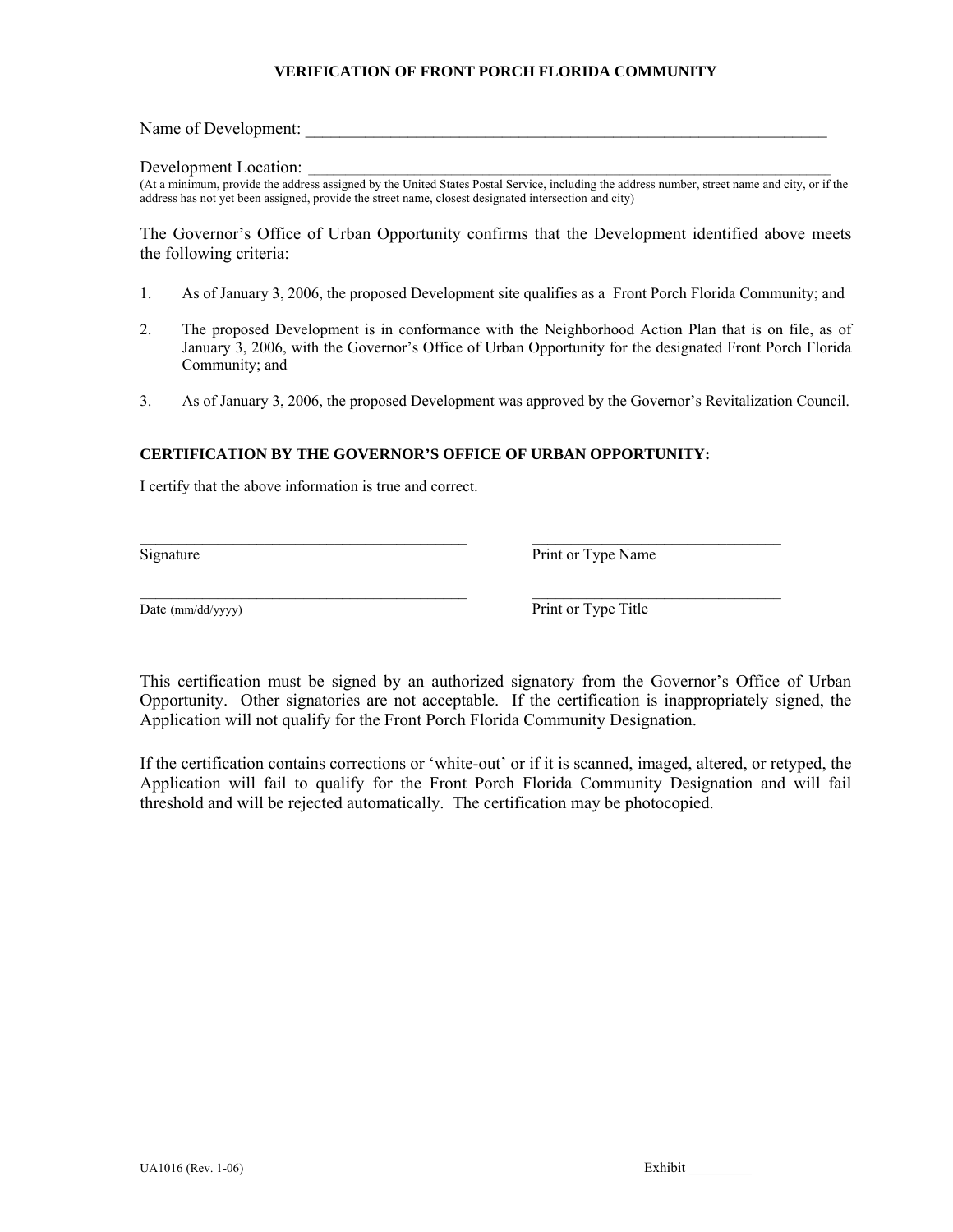# **LOCAL GOVERNMENT VERIFICATION OF CONTRIBUTION GRANT**

| address has not yet been assigned, provide the street name, closest designated intersection and city) |                      | Development Location: Location: Location: Location: Location of the United States Postal Service, including the address number, street name and city, or if the                                                                                                                                                                                                                                                                                                                                          |  |
|-------------------------------------------------------------------------------------------------------|----------------------|----------------------------------------------------------------------------------------------------------------------------------------------------------------------------------------------------------------------------------------------------------------------------------------------------------------------------------------------------------------------------------------------------------------------------------------------------------------------------------------------------------|--|
|                                                                                                       |                      |                                                                                                                                                                                                                                                                                                                                                                                                                                                                                                          |  |
|                                                                                                       |                      | On of before Date (mm/dd/yyyy) the City/County of (Name of City or County) committed COMEX COUNTERM CONTEXT COUNTERM COUNTERM COUNTERM COUNTERM COUNTERM COUNTERM COUNTERM COUNTERM COUNTERM COUNTERM COUNTERM COUNTERM COUNTE                                                                                                                                                                                                                                                                           |  |
|                                                                                                       |                      |                                                                                                                                                                                                                                                                                                                                                                                                                                                                                                          |  |
| the proposed Development.                                                                             |                      | referenced above. The City/County does not expect to be repaid or reimbursed by the Applicant, or any other<br>entity, provided the funds are expended solely for the Development referenced above. No consideration or<br>promise of consideration has been given with respect to the grant. For purposes of the foregoing, the promise of<br>providing affordable housing does not constitute consideration. This grant is provided specifically with respect to                                       |  |
|                                                                                                       |                      |                                                                                                                                                                                                                                                                                                                                                                                                                                                                                                          |  |
| The following government point of contact can verify the above stated contribution:                   |                      |                                                                                                                                                                                                                                                                                                                                                                                                                                                                                                          |  |
|                                                                                                       |                      | Name of Government Contact:                                                                                                                                                                                                                                                                                                                                                                                                                                                                              |  |
|                                                                                                       |                      | Telephone Number:                                                                                                                                                                                                                                                                                                                                                                                                                                                                                        |  |
|                                                                                                       | <b>CERTIFICATION</b> |                                                                                                                                                                                                                                                                                                                                                                                                                                                                                                          |  |
|                                                                                                       |                      | I certify that the foregoing information is true and correct and that this commitment is effective through                                                                                                                                                                                                                                                                                                                                                                                               |  |
| Date (mm/dd/yyyy)                                                                                     |                      |                                                                                                                                                                                                                                                                                                                                                                                                                                                                                                          |  |
| Signature                                                                                             | Date (mm/dd/yyyy)    | Print or Type Name                                                                                                                                                                                                                                                                                                                                                                                                                                                                                       |  |
| Telephone Number                                                                                      |                      | Print or Type Title                                                                                                                                                                                                                                                                                                                                                                                                                                                                                      |  |
|                                                                                                       |                      | This certification must be signed by the Mayor, City Manager, County Manager /Administrator/Coordinator, Chairperson of<br>the City Council/Commission or Chairperson of the Board of County Commissioners. If the contribution is from a Land<br>Authority organized pursuant to Chapter 380.0663, Florida Statutes, this certification must be signed by the Chair of the Land<br>Authority. One of the authorized persons named above may sign this form for certification of state, federal or Local |  |

authorized persons named above may sign this form for certification of state, federal or Government funds initially obtained by or derived from a Local Government that is directly administered by an intermediary such as a housing finance authority, a community reinvestment corporation, or a state-certified Community Housing Development Organization (CHDO). Other signatories are not acceptable. The Applicant will not receive credit for this contribution if the certification is improperly signed.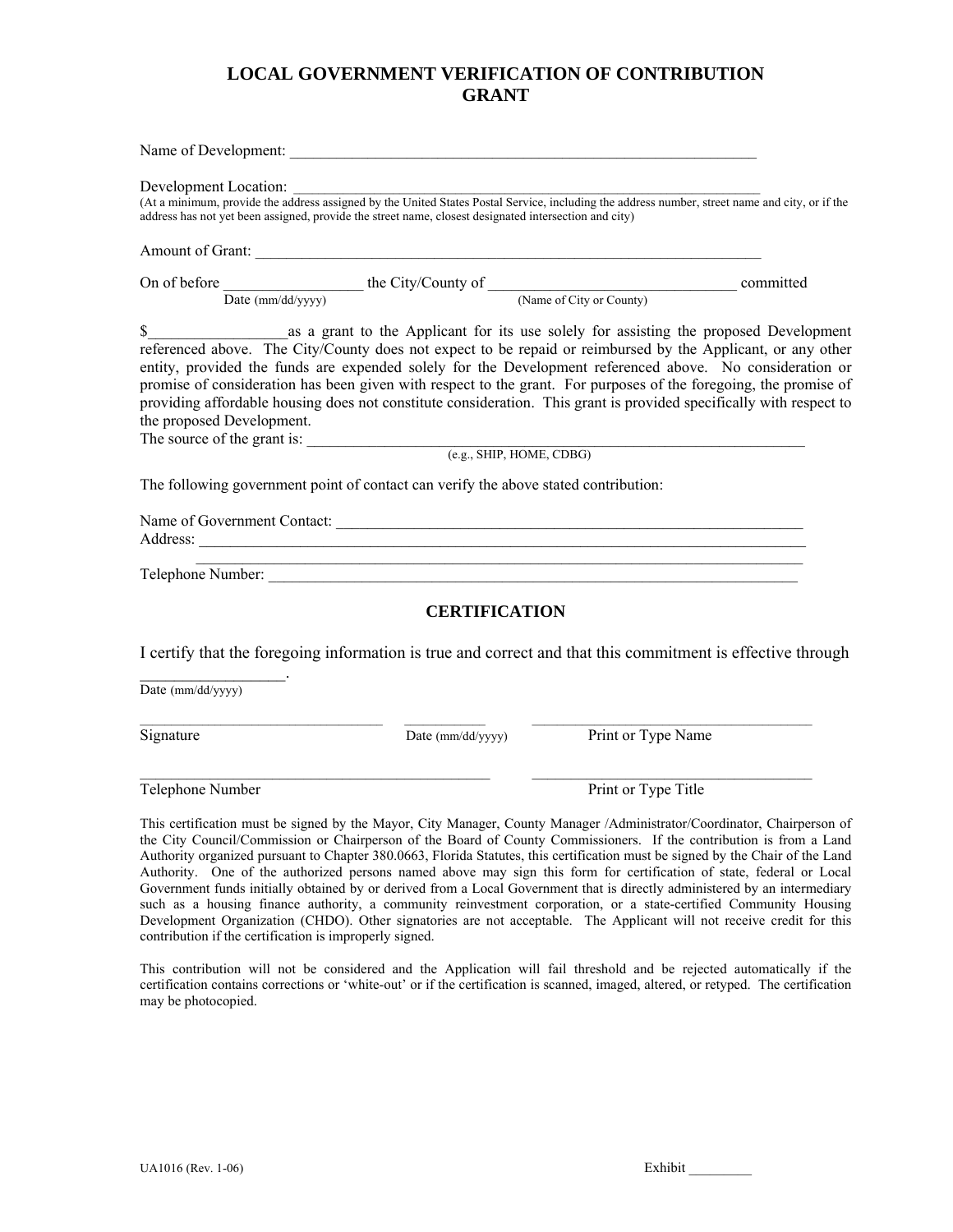#### **LOCAL GOVERNMENT VERIFICATION OF CONTRIBUTION FEE WAIVER**

**No credit will be given for fee waivers unless the computations by which the total amount of each waiver is determined accompanies this verification form in the Application. Computations should include, where applicable, waived fee amount per unit.** 

| Name of Development:                                                      |                                                                                                                                                                                                                                                         |               |
|---------------------------------------------------------------------------|---------------------------------------------------------------------------------------------------------------------------------------------------------------------------------------------------------------------------------------------------------|---------------|
| Development Location:                                                     | (At a minimum, provide the address assigned by the United States Postal Service, including the address number, street name and city, or if the<br>address has not yet been assigned, provide the street name, closest designated intersection and city) |               |
| Amount of Fee Waiver: \$<br>no (check one)<br>computation? $\Box$ yes     | . Is this amount based upon a per set-aside (affordable) unit                                                                                                                                                                                           |               |
| On or before                                                              | the City/County of                                                                                                                                                                                                                                      | , pursuant to |
| Date (mm/dd/yyyy)                                                         | (Name of City/County)                                                                                                                                                                                                                                   |               |
| (Reference Official Action, cite Ordinance or Resolution Number and Date) | , waived the following fees:                                                                                                                                                                                                                            |               |
|                                                                           |                                                                                                                                                                                                                                                         |               |

No consideration or promise of consideration has been given with respect to the fee waiver. For purposes of the foregoing, the promise of providing affordable housing does not constitute consideration. This fee waiver is provided specifically with respect to the proposed Development.

The following government point of contact can verify the above stated contribution: Name of Government Contact: \_\_\_\_\_\_\_\_\_\_\_\_\_\_\_\_\_\_\_\_\_\_\_\_\_\_\_\_\_\_\_\_\_\_\_\_\_\_\_\_\_\_\_\_\_\_\_\_\_\_\_\_\_\_ Address:

Telephone Number:

## **CERTIFICATION**

I certify that the foregoing information is true and correct and that this commitment is effective through

\_\_\_\_\_\_\_\_\_\_\_\_\_\_\_\_\_\_\_\_\_\_\_\_\_\_\_\_\_\_\_\_\_\_\_\_\_\_\_\_ \_\_\_\_\_\_\_\_\_\_\_\_\_ \_\_\_\_\_\_\_\_\_\_\_\_\_\_\_\_\_\_\_\_\_\_\_\_\_\_\_\_\_\_\_\_\_\_\_\_\_\_\_\_\_\_\_\_

\_\_\_\_\_\_\_\_\_\_\_\_\_\_\_\_\_\_\_\_\_\_\_\_\_\_\_\_\_\_\_\_\_\_\_\_\_\_\_\_\_\_\_\_\_\_\_\_\_\_\_\_\_\_ \_\_\_\_\_\_\_\_\_\_\_\_\_\_\_\_\_\_\_\_\_\_\_\_\_\_\_\_\_\_\_\_\_\_\_\_\_\_\_\_\_\_\_\_

Date (mm/dd/yyyy)

 $\mathcal{L}_\text{max}$  and  $\mathcal{L}_\text{max}$  and  $\mathcal{L}_\text{max}$ 

Signature Date (mm/dd/yyyy) Print or Type Name

Telephone Number Print or Type Title

NOTE TO LOCAL GOVERNMENT OFFICIAL: Waivers that are not specifically made for the benefit of this Development but are instead of general benefit to the area in which the Development is located will NOT qualify as a contribution to the Development. Further, the fact that no impact fees or other fees are levied by a local jurisdiction for ANY type of development DOES NOT constitute a "Local Government Contribution" to the proposed Development. Similarly, if such fees ARE levied by the local jurisdiction but the nature of the proposed Development exempts it (e.g., typically, a Rehabilitation Development is not subject to impact fees), for purposes of this form, no "Local Government Contribution" exists and no points will be awarded.

This certification must be signed by the Mayor, City Manager, County Manager /Administrator/Coordinator, Chairperson of the City Council/Commission or Chairperson of the Board of County Commissioners. Other signatories are not acceptable. The Applicant will not receive credit for this contribution if the certification is improperly signed.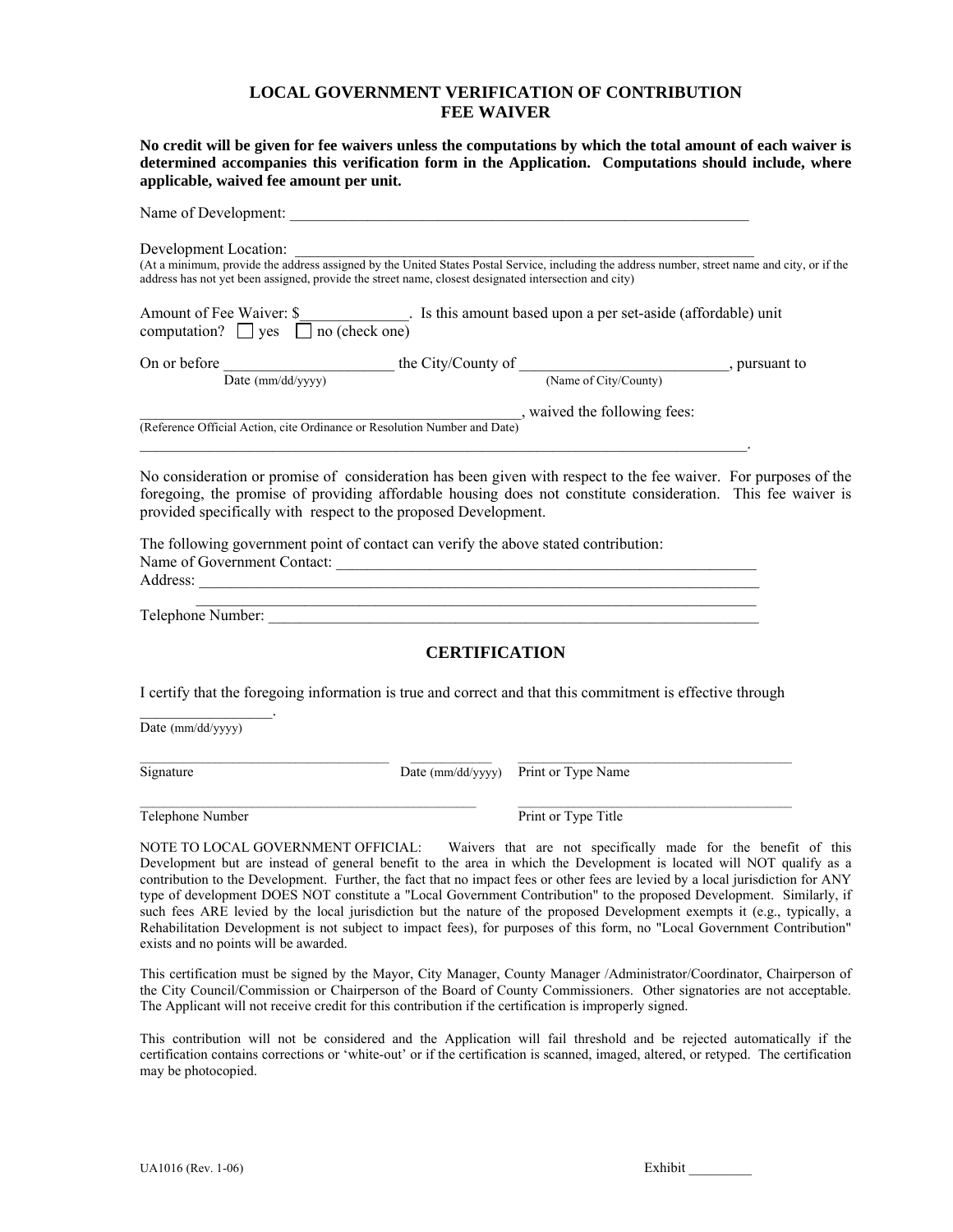# **LOCAL GOVERNMENT VERIFICATION OF CONTRIBUTION LOAN**

Failure to attach a sheet showing the payment stream for which the net present value of the loan was calculated will result in the contribution not being considered.

Name of Development:

Development Location:

(At a minimum, provide the address assigned by the United States Postal Service, including the address number, street name and city, or if the address has not yet been assigned, provide the street name, closest designated intersection and city)

|                             | Date (mm/dd/yyyy)                                                                   |                      |                                                                                                                                                                                                                                                           |
|-----------------------------|-------------------------------------------------------------------------------------|----------------------|-----------------------------------------------------------------------------------------------------------------------------------------------------------------------------------------------------------------------------------------------------------|
| \$                          |                                                                                     |                      | (loan amount) in the form of a reduced interest rate loan to the Applicant for its use solely for                                                                                                                                                         |
| other applicable terms are: |                                                                                     |                      | assisting the proposed Development referenced above. The loan will bear interest at a rate of ______% per<br>annum over a period of years. The loan's repayment period, amortization period, payment frequency and                                        |
| the proposed Development.   | The following government point of contact can verify the above stated contribution: |                      | No consideration or promise of consideration has been given with respect to the loan. For purposes of the foregoing, the<br>promise of providing affordable housing does not constitute consideration. This loan is provided specifically with respect to |
|                             |                                                                                     |                      |                                                                                                                                                                                                                                                           |
|                             |                                                                                     |                      | <u> 1989 - Jan James James James James James James James James James James James James James James James James J</u><br>Telephone Number:                                                                                                                 |
|                             |                                                                                     | <b>CERTIFICATION</b> |                                                                                                                                                                                                                                                           |
|                             |                                                                                     |                      | I certify that the foregoing information is true and correct and that this commitment is effective through                                                                                                                                                |
| Date (mm/dd/yyyy)           |                                                                                     |                      |                                                                                                                                                                                                                                                           |

 $\_$  ,  $\_$  ,  $\_$  ,  $\_$  ,  $\_$  ,  $\_$  ,  $\_$  ,  $\_$  ,  $\_$  ,  $\_$  ,  $\_$  ,  $\_$  ,  $\_$  ,  $\_$  ,  $\_$  ,  $\_$  ,  $\_$  ,  $\_$  ,  $\_$ 

 $\mathcal{L}_\text{max}$  , and the set of the set of the set of the set of the set of the set of the set of the set of the set of the set of the set of the set of the set of the set of the set of the set of the set of the set of the

Signature Date (mm/dd/yyyy) Print or Type Name

Telephone Number **Print or Type Title** 

This certification must be signed by the Mayor, City Manager, County Manager /Administrator/Coordinator, Chairperson of the City Council/Commission or Chairperson of the Board of County Commissioners. If the contribution is from a Land Authority organized pursuant to Chapter 380.0663, Florida Statutes, this certification must be signed by the Chair of the Land Authority. One of the authorized persons named above may sign this form for certification of state, federal or Local Government funds initially obtained by or derived from a Local Government that is directly administered by an intermediary such as a housing finance authority, a community reinvestment corporation, or a state-certified Community Housing Development Organization (CHDO). Other signatories are not acceptable. The Applicant will not receive credit for this contribution if the certification is improperly signed.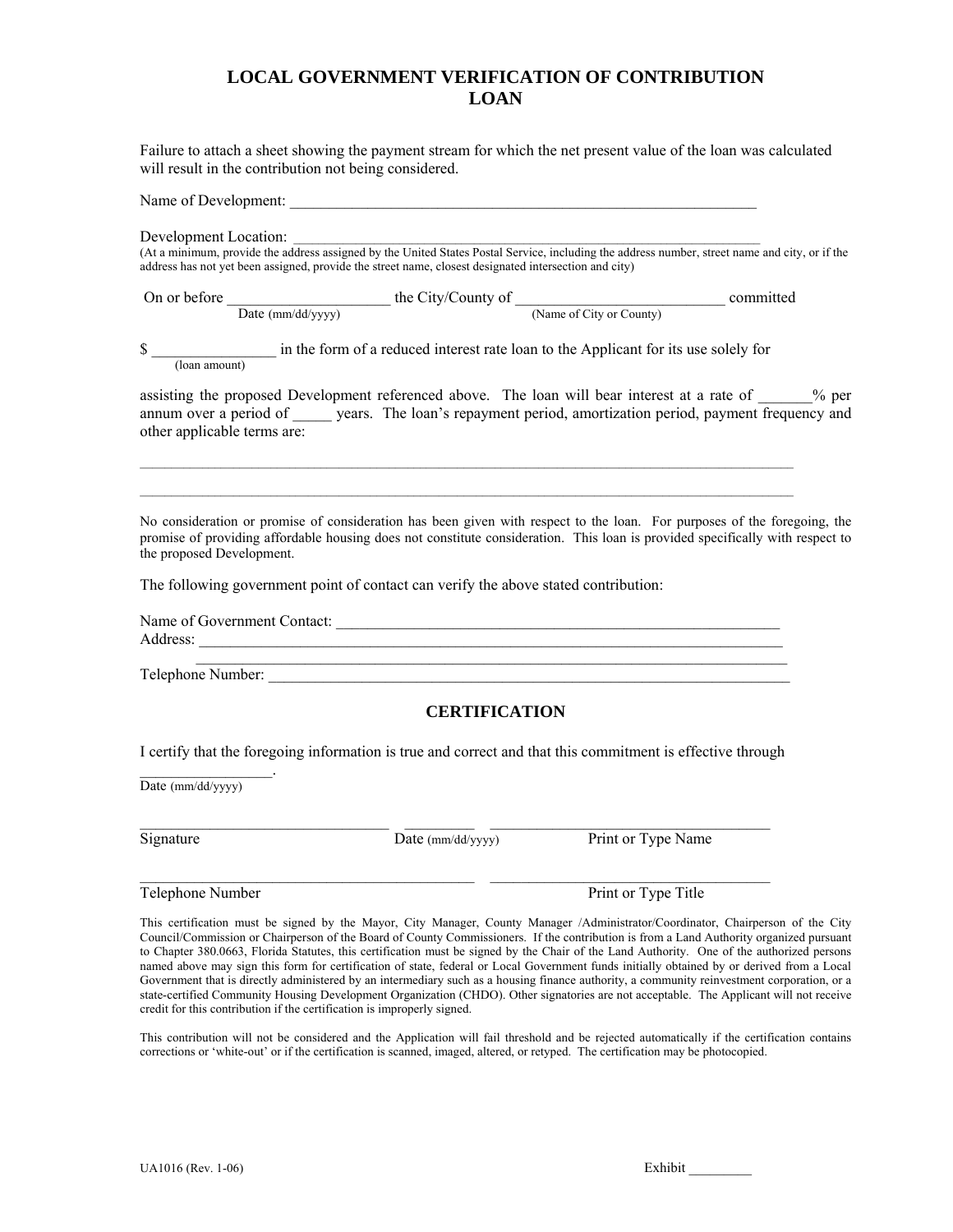### **LOCAL GOVERNMENT VERIFICATION OF CONTRIBUTION FEE DEFERRAL**

Failure to attach a sheet showing the payment stream for which the net present value of the deferral was calculated will result in the contribution not being considered.

Name of Development:

Development Location:

(At a minimum, provide the address assigned by the United States Postal Service, including the address number, street name and city, or if the address has not yet been assigned, provide the street name, closest designated intersection and city)

Complete the following:

On or before the City/County of committed to defer Date (mm/dd/yyyy) (Name of City or County)

 $\mathcal{L}_\mathcal{L} = \{ \mathcal{L}_\mathcal{L} = \{ \mathcal{L}_\mathcal{L} = \{ \mathcal{L}_\mathcal{L} = \{ \mathcal{L}_\mathcal{L} = \{ \mathcal{L}_\mathcal{L} = \{ \mathcal{L}_\mathcal{L} = \{ \mathcal{L}_\mathcal{L} = \{ \mathcal{L}_\mathcal{L} = \{ \mathcal{L}_\mathcal{L} = \{ \mathcal{L}_\mathcal{L} = \{ \mathcal{L}_\mathcal{L} = \{ \mathcal{L}_\mathcal{L} = \{ \mathcal{L}_\mathcal{L} = \{ \mathcal{L}_\mathcal{$  $\mathcal{L}_\mathcal{L} = \{ \mathcal{L}_\mathcal{L} = \{ \mathcal{L}_\mathcal{L} = \{ \mathcal{L}_\mathcal{L} = \{ \mathcal{L}_\mathcal{L} = \{ \mathcal{L}_\mathcal{L} = \{ \mathcal{L}_\mathcal{L} = \{ \mathcal{L}_\mathcal{L} = \{ \mathcal{L}_\mathcal{L} = \{ \mathcal{L}_\mathcal{L} = \{ \mathcal{L}_\mathcal{L} = \{ \mathcal{L}_\mathcal{L} = \{ \mathcal{L}_\mathcal{L} = \{ \mathcal{L}_\mathcal{L} = \{ \mathcal{L}_\mathcal{$ 

\$ interest at a rate of  $\%$  per annum over a period of years. The fee deferral repayment period, amortization period, payment frequency and other applicable terms are:

No consideration or promise of consideration has been given with respect to the fee deferral. For purposes of the foregoing, the promise of providing affordable housing does not constitute consideration. This fee deferral is provided specifically with respect to the proposed Development.

The following government point of contact can verify the above stated contribution:

|          | Name of Government Contact: |  |  |
|----------|-----------------------------|--|--|
| Address: |                             |  |  |
|          |                             |  |  |

Telephone Number:

## **CERTIFICATION**

I certify that the foregoing information is true and correct and that this commitment is effective through

 $\mathcal{L}_\text{max}$  . The set of the set of the set of the set of the set of the set of the set of the set of the set of the set of the set of the set of the set of the set of the set of the set of the set of the set of the set Date (mm/dd/yyyy)

\_\_\_\_\_\_\_\_\_\_\_\_\_\_\_\_\_\_\_\_\_\_\_\_\_\_\_\_\_\_\_\_\_ \_\_\_\_\_\_\_ \_\_\_\_\_\_\_\_\_\_\_\_\_\_\_\_\_\_\_\_\_\_\_\_\_\_\_\_\_\_\_\_\_\_\_\_

 $\mathcal{L}_\text{max}$  , and the set of the set of the set of the set of the set of the set of the set of the set of the set of

Signature Date (mm/dd/yyyy) Print or Type Name

Telephone Number Print or Type Title

This certification must be signed by the Mayor, City Manager, County Manager /Administrator/Coordinator, Chairperson of the City Council/Commission or Chairperson of the Board of County Commissioners. If the contribution is from a Land Authority organized pursuant to Chapter 380.0663, Florida Statutes, this certification must be signed by the Chair of the Land Authority. Other signatories are not acceptable. The Applicant will not receive credit for this contribution if the certification is improperly signed.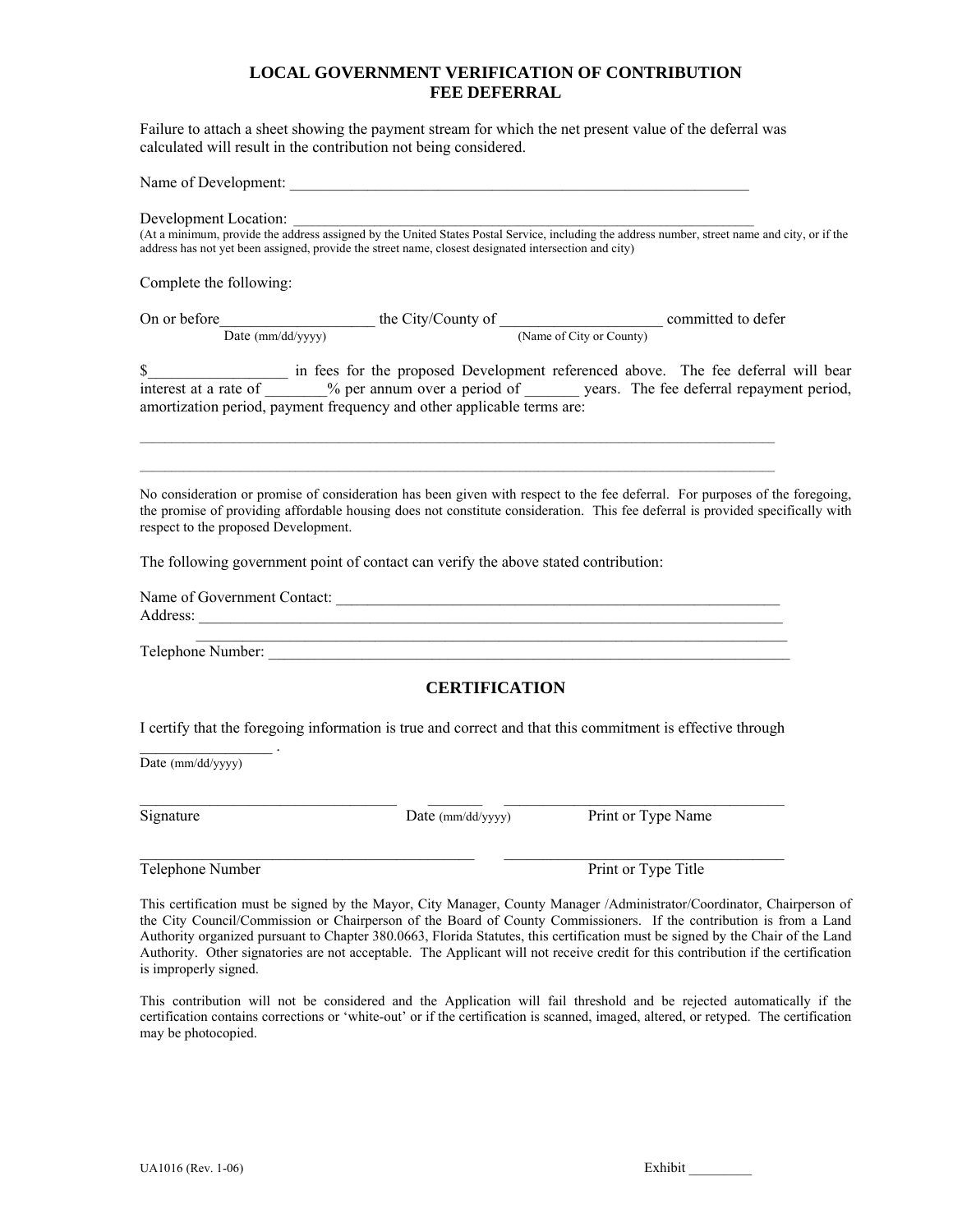## **LOCAL GOVERNMENT VERIFICATION OF AFFORDABLE HOUSING INCENTIVES EXPEDITED PERMITTING PROCESS FOR AFFORDABLE HOUSING**

| Development Location:<br>(At a minimum, provide the address assigned by the United States Postal Service, including the address number, street name and city, or if the<br>address has not yet been assigned, provide the street name, closest designated intersection and city) |  |
|----------------------------------------------------------------------------------------------------------------------------------------------------------------------------------------------------------------------------------------------------------------------------------|--|
|                                                                                                                                                                                                                                                                                  |  |
|                                                                                                                                                                                                                                                                                  |  |
| The City/County of $\frac{C}{\frac{(\text{Name of City or County)}{\text{County}}}}$ currently administers an expedited                                                                                                                                                          |  |
| permitting process for affordable housing enacted by (Ordinance, Resolution Number or citation of policy)                                                                                                                                                                        |  |
| adopted Date (mm/dd/yyyy)                                                                                                                                                                                                                                                        |  |

## **CERTIFICATION**

I certify that the above information is true and correct.

Signature Print or Type Name

Date (mm/dd/yyyy) Print or Type Title

This certification must be signed by the Mayor, City Manager, County Manager/Administrator/Coordinator, or Chairperson of the City Council/Commission or Chairperson of the Board of County Commissioners. Other signatories are not acceptable. Zero points will be awarded if the certification is improperly signed. Signatory must be a representative of the local government that has enacted the incentive. For purposes of this form only, if a Development is located within a municipality but the incentive is not available in the city, Applicant may use county incentive. For example, if a Development is located in a town which does not have impact fee requirements but the county has such requirements and they have a reduction or waiver of these fees for affordable housing, the Applicant may submit a properly executed Local Government Verification of Affordable Housing Incentives Form from the county.

 $\mathcal{L}_\mathcal{L} = \{ \mathcal{L}_\mathcal{L} = \{ \mathcal{L}_\mathcal{L} = \{ \mathcal{L}_\mathcal{L} = \{ \mathcal{L}_\mathcal{L} = \{ \mathcal{L}_\mathcal{L} = \{ \mathcal{L}_\mathcal{L} = \{ \mathcal{L}_\mathcal{L} = \{ \mathcal{L}_\mathcal{L} = \{ \mathcal{L}_\mathcal{L} = \{ \mathcal{L}_\mathcal{L} = \{ \mathcal{L}_\mathcal{L} = \{ \mathcal{L}_\mathcal{L} = \{ \mathcal{L}_\mathcal{L} = \{ \mathcal{L}_\mathcal{$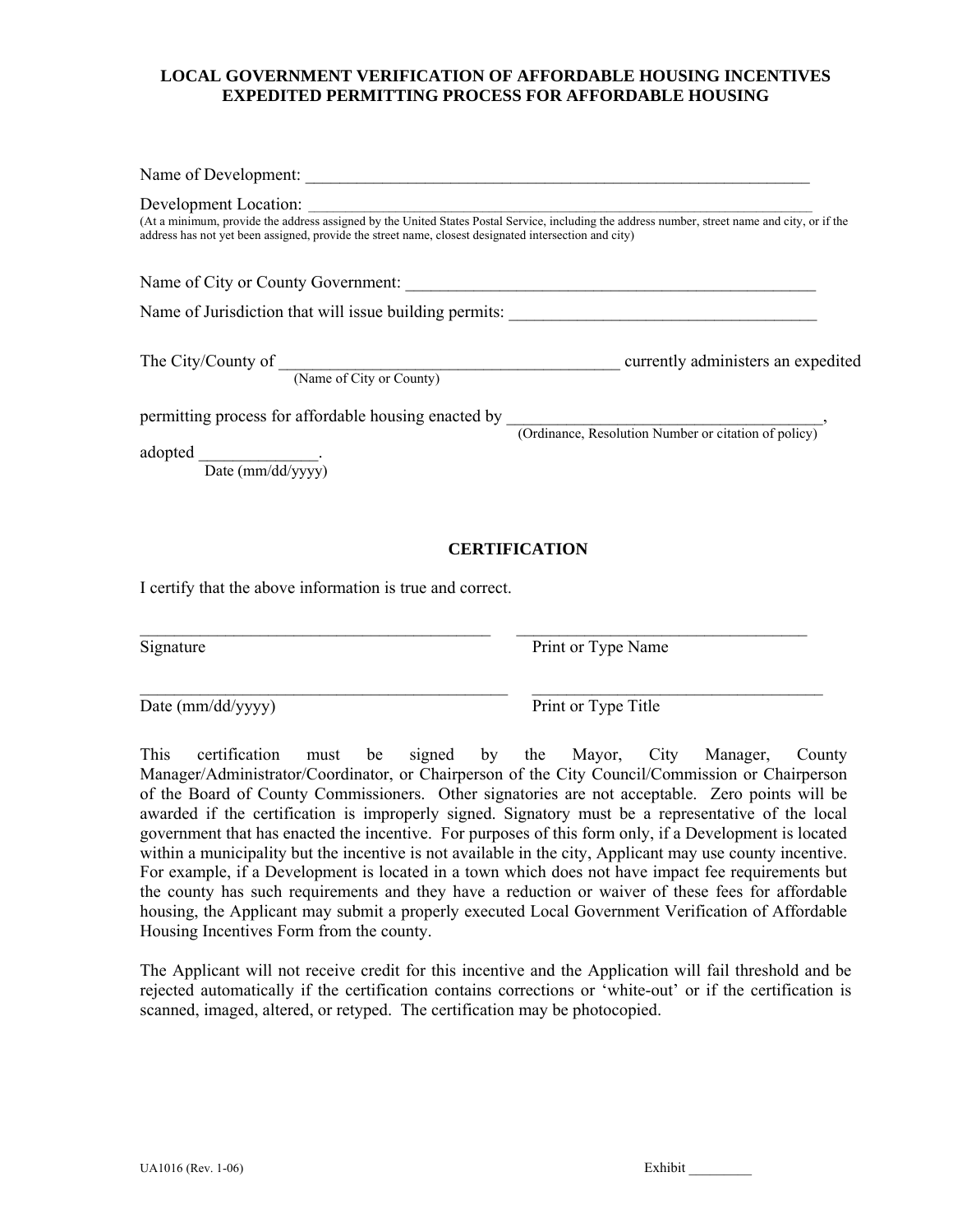## **LOCAL GOVERNMENT VERIFICATION OF AFFORDABLE HOUSING INCENTIVES CONTRIBUTIONS TO AFFORDABLE HOUSING PROPERTIES OR DEVELOPMENTS**

Name of Development: \_\_\_\_\_\_\_\_\_\_\_\_\_\_\_\_\_\_\_\_\_\_\_\_\_\_\_\_\_\_\_\_\_\_\_\_\_\_\_\_\_\_\_\_\_\_\_\_\_\_\_\_\_\_\_\_\_\_\_\_

Development Location: \_\_\_\_\_\_\_\_\_\_\_\_\_\_\_\_\_\_\_\_\_\_\_\_\_\_\_\_\_\_\_\_\_\_\_\_\_\_\_\_\_\_\_\_\_\_\_\_\_\_\_\_\_\_\_\_\_\_\_\_\_\_\_\_\_\_\_\_\_\_\_\_\_\_\_\_\_\_\_\_\_\_

(At a minimum, provide the address assigned by the United States Postal Service, including the address number, street name and city, or if the address has not yet been assigned, provide the street name, closest designated intersection and city)

Name of City or County Government: \_\_\_\_\_\_\_\_\_\_\_\_\_\_\_\_\_\_\_\_\_\_\_\_\_\_\_\_\_\_\_\_\_\_\_\_\_\_\_\_\_\_\_\_\_\_\_\_

The referenced Local Government has an on-going and current process for providing contributions to affordable housing properties or developments.

### **CERTIFICATION**

 $\_$ 

\_\_\_\_\_\_\_\_\_\_\_\_\_\_\_\_\_\_\_\_\_\_\_\_\_\_\_\_\_\_\_\_\_\_\_\_\_\_\_\_\_\_ \_\_\_\_\_\_\_\_\_\_\_\_\_\_\_\_\_\_\_\_\_\_\_\_\_\_\_\_\_\_\_\_\_

I certify that the above information is true and correct.

Signature Print or Type Name

Date (mm/dd/yyyy) Print or Type Title

This certification must be signed by the Mayor, City Manager, County Manager/Administrator/Coordinator, or Chairperson of the City Council/Commission or Chairperson of the Board of County Commissioners. Other signatories are not acceptable. Zero points will be awarded. Signatory must be a representative of the local government that has enacted the incentive. For purposes of this form only, if a Development is located within a municipality but the incentive is not available in the city, Applicant may use county incentive. For example, if a Development is located in a town which does not have impact fee requirements but the county has such requirements and they have a reduction or waiver of these fees for affordable housing, the Applicant may submit a properly executed Local Government Verification of Affordable Housing Incentives Form from the county.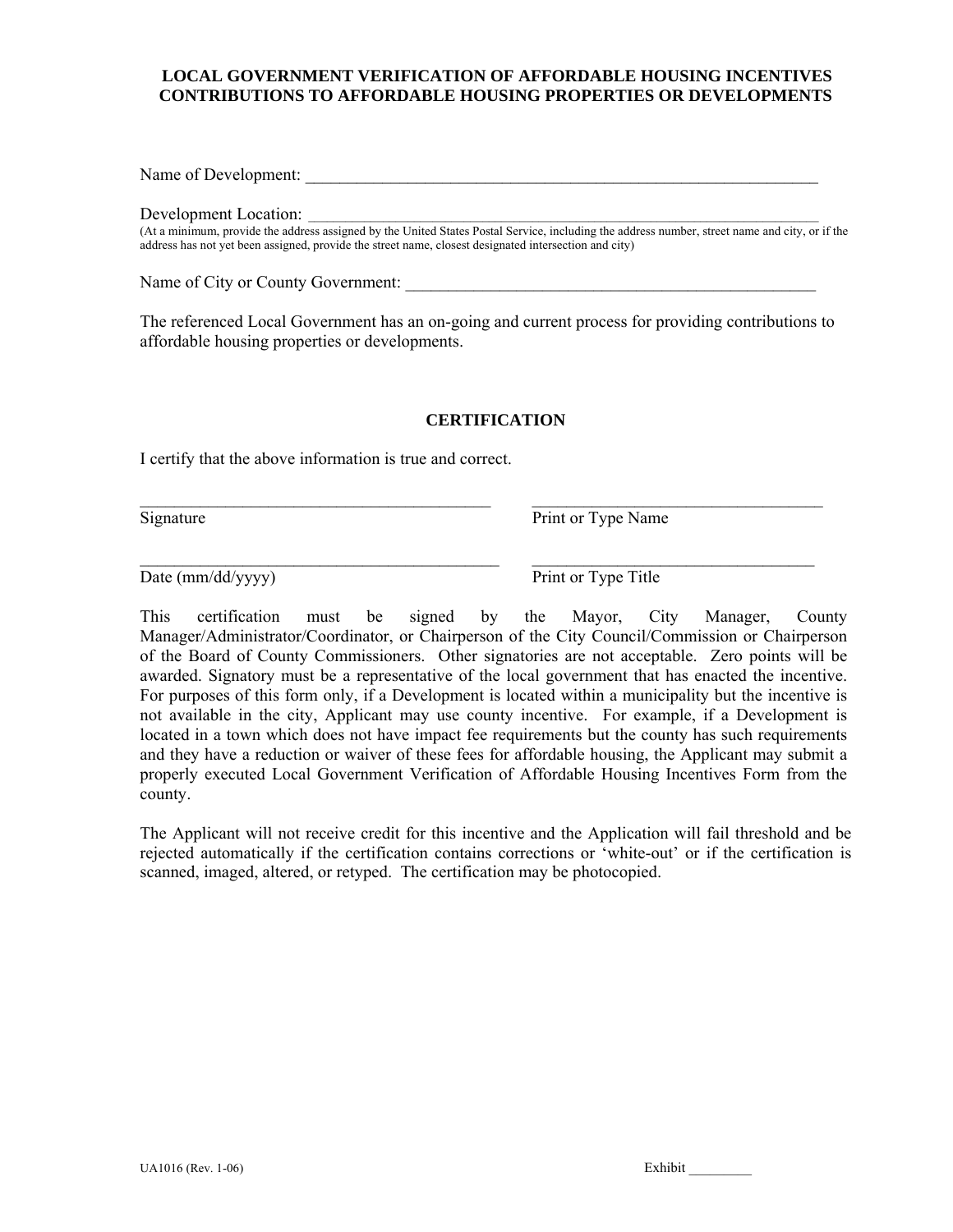## **LOCAL GOVERNMENT VERIFICATION OF AFFORDABLE HOUSING INCENTIVES MODIFICATION OF FEE REQUIREMENTS FOR AFFORDABLE HOUSING PROPERTIES OR DEVELOPMENTS**

Name of Development: \_\_\_\_\_\_\_\_\_\_\_\_\_\_\_\_\_\_\_\_\_\_\_\_\_\_\_\_\_\_\_\_\_\_\_\_\_\_\_\_\_\_\_\_\_\_\_\_\_\_\_\_\_\_\_\_\_\_\_

Development Location: \_\_\_\_\_\_\_\_\_\_\_\_\_\_\_\_\_\_\_\_\_\_\_\_\_\_\_\_\_\_\_\_\_\_\_\_\_\_\_\_\_\_\_\_\_\_\_\_\_\_\_\_\_\_\_\_\_\_\_\_\_\_\_\_\_\_\_\_\_\_\_\_\_\_\_\_\_\_\_\_\_

(At a minimum, provide the address assigned by the United States Postal Service, including the address number, street name and city, or if the address has not yet been assigned, provide the street name, closest designated intersection and city)

Name of City or County Government:

The referenced Local Government currently makes available to affordable housing properties or developments the modification of fee requirements, including a reduction or waiver of fees and alternative methods of fee payment.

### **CERTIFICATION**

 $\_$  , and the set of the set of the set of the set of the set of the set of the set of the set of the set of the set of the set of the set of the set of the set of the set of the set of the set of the set of the set of th

 $\mathcal{L}_\mathcal{L} = \{ \mathcal{L}_\mathcal{L} = \{ \mathcal{L}_\mathcal{L} = \{ \mathcal{L}_\mathcal{L} = \{ \mathcal{L}_\mathcal{L} = \{ \mathcal{L}_\mathcal{L} = \{ \mathcal{L}_\mathcal{L} = \{ \mathcal{L}_\mathcal{L} = \{ \mathcal{L}_\mathcal{L} = \{ \mathcal{L}_\mathcal{L} = \{ \mathcal{L}_\mathcal{L} = \{ \mathcal{L}_\mathcal{L} = \{ \mathcal{L}_\mathcal{L} = \{ \mathcal{L}_\mathcal{L} = \{ \mathcal{L}_\mathcal{$ 

I certify that the above information is true and correct.

Signature Print or Type Name

Date (mm/dd/yyyy) Print or Type Title

This certification must be signed by the Mayor, City Manager, County Manager/ Administrator/Coordinator, or Chairperson of the City Council/Commission or Chairperson of the Board of County Commissioners. Other signatories are not acceptable. Zero points will be awarded. Signatory must be a representative of the local government that has enacted the incentive. For purposes of this form only, if a Development is located within a municipality but the incentive is not available in the city, Applicant may use county incentive. For example, if a Development is located in a town which does not have impact fee requirements but the county has such requirements and they have a reduction or waiver of these fees for affordable housing, the Applicant may submit a properly executed Local Government Verification of Affordable Housing Incentives Form from the county.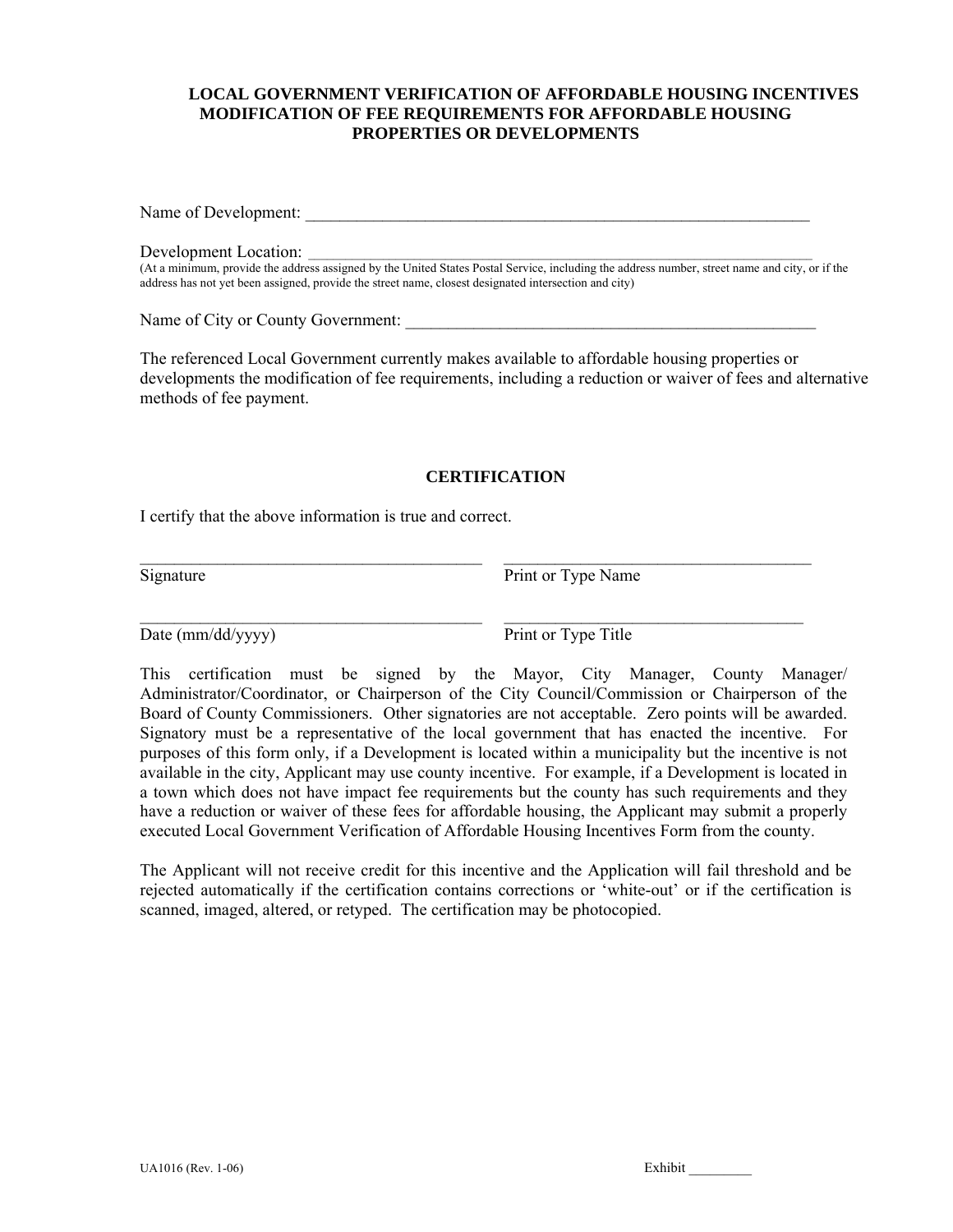## **LOCAL GOVERNMENT VERIFICATION OF AFFORDABLE HOUSING INCENTIVES IMPACT OF POLICIES, ORDINANCES, REGULATIONS, OR PLAN PROVISIONS ON COST OF AFFORDABLE HOUSING PROPERTIES OR DEVELOPMENTS**

Name of Development:

Development Location:

(At a minimum, provide the address assigned by the United States Postal Service, including the address number, street name and city, or if the address has not yet been assigned, provide the street name, closest designated intersection and city)

Name of City or County Government:

The referenced Local Government currently has a process, established by ordinance, resolution, plan, or policy, that requires consideration of the impact of proposed policies, ordinances, regulations, or plan provisions on the cost of affordable housing prior to adoption of such policies, ordinances, regulations, or plan provisions.

#### **CERTIFICATION**

I certify that the above information is true and correct.

Signature Print or Type Name

Date (mm/dd/yyyy) Print or Type Title

This certification must be signed by the Mayor, City Manager, County Manager/ Administrator/Coordinator, or Chairperson of the City Council/Commission or Chairperson of the Board of County Commissioners. Other signatories are not acceptable. Zero points will be awarded. Signatory must be a representative of the local government that has enacted the incentive. For purposes of this form only, if a Development is located within a municipality but the incentive is not available in the city, Applicant may use county incentive. For example, if a Development is located in a town which does not have impact fee requirements but the county has such requirements and they have a reduction or waiver of these fees for affordable housing, the Applicant may submit a properly executed Local Government Verification of Affordable Housing Incentives Form from the county.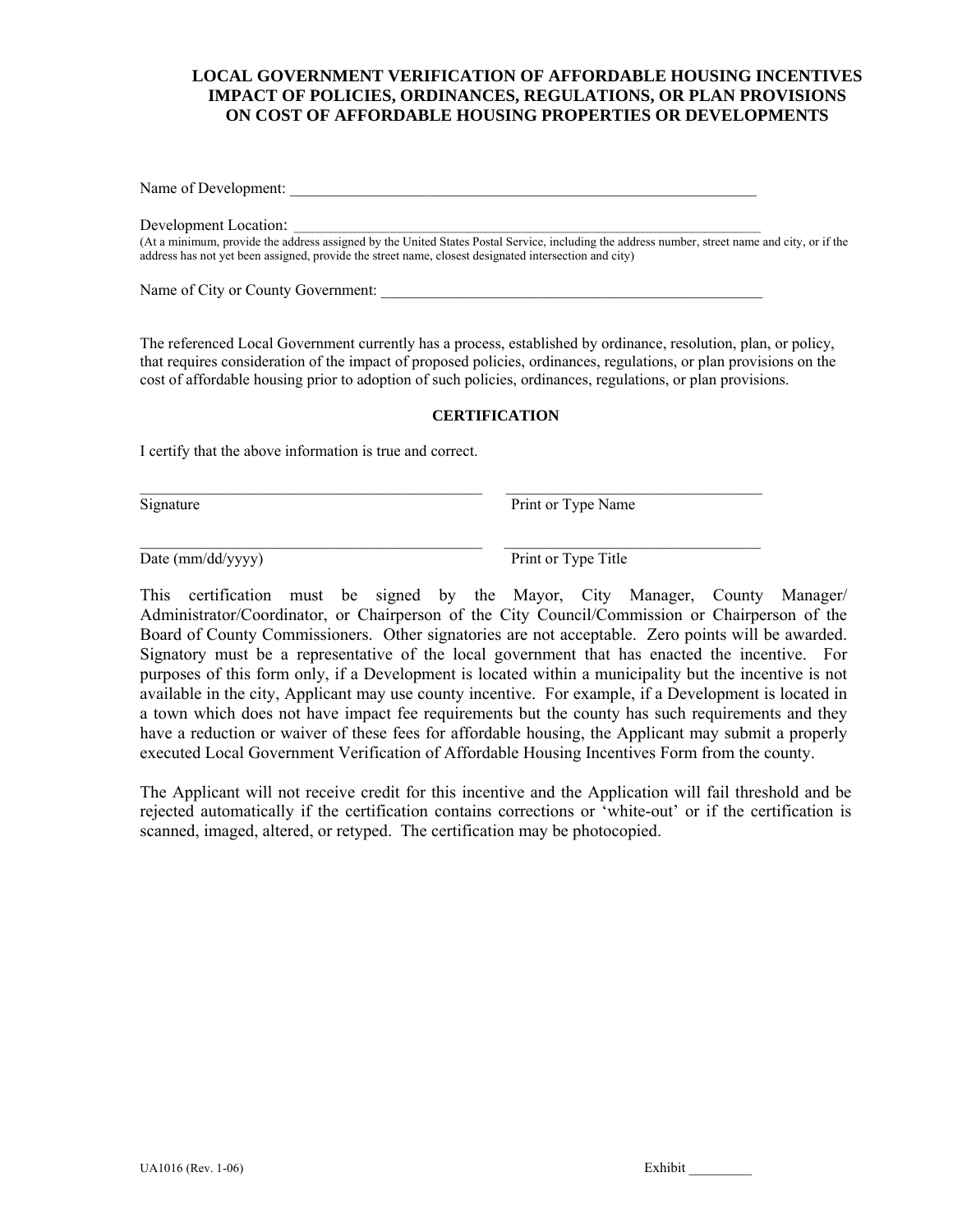# **COMMITMENT TO DEFER DEVELOPER FEE**

|              |                     | commits to defer up to                                                                         |    |
|--------------|---------------------|------------------------------------------------------------------------------------------------|----|
|              | (Name of Developer) |                                                                                                |    |
| $\mathbb{S}$ |                     | of its Developer fee to offset any funding shortfall until the closing                         |    |
|              |                     |                                                                                                |    |
|              |                     |                                                                                                |    |
|              |                     | Additionally, the Developer identified above commits to defer up to \$                         | to |
|              |                     | fill any funding shortfall after closing of permanent financing for the Development identified |    |
| above.       |                     |                                                                                                |    |
|              |                     |                                                                                                |    |
|              |                     | have the authority to make this commitment on behalf of the above-named Developer.             |    |
|              |                     |                                                                                                |    |
| Signature    |                     | Date (mm/dd/yyyy)                                                                              |    |

**NOTE:** If the proposed Development will have more than one Developer and the Developers are committing to defer some or all of the Developer fee, each Developer must complete and provide a Commitment to Defer Developer Fee form.